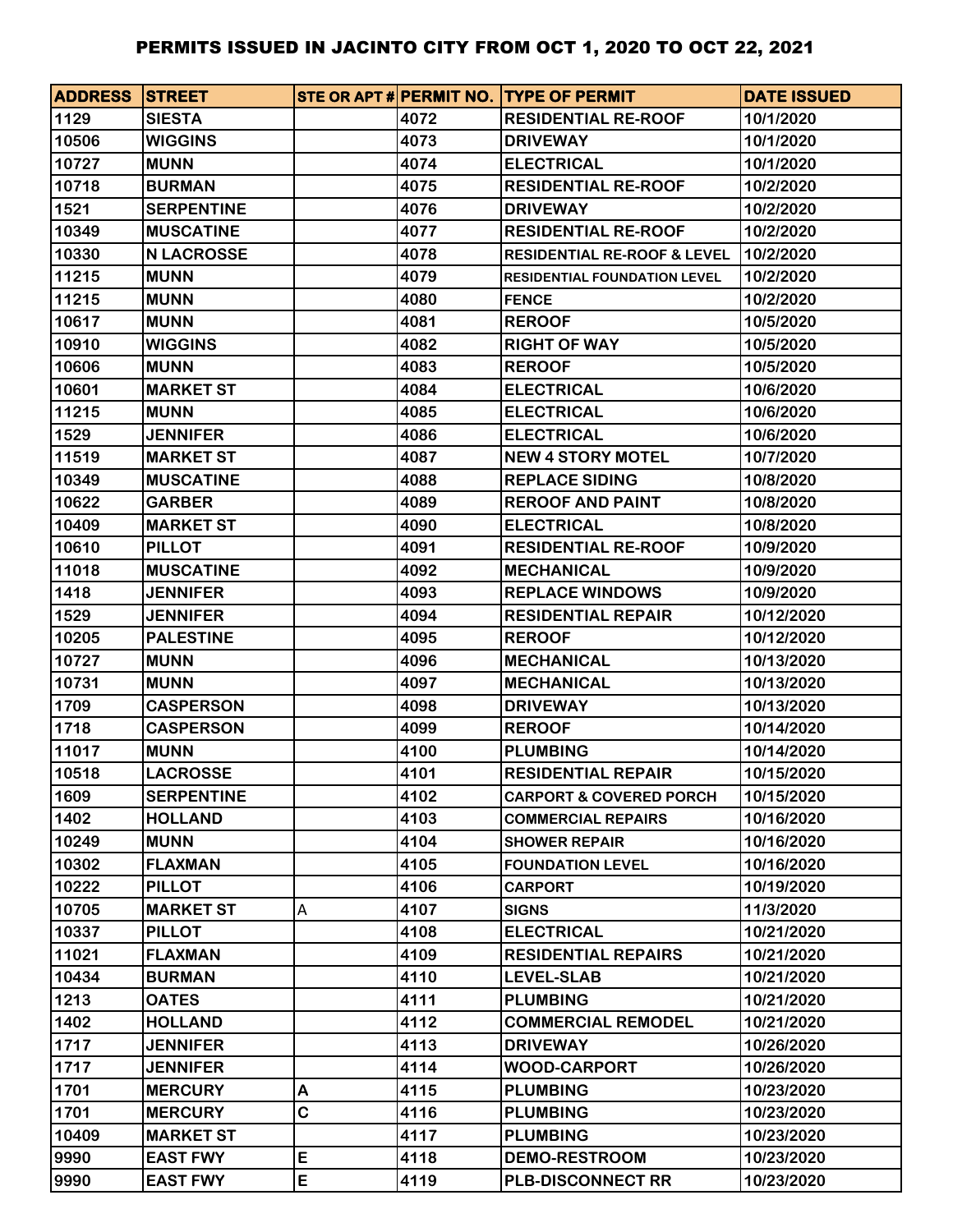| 11519 | <b>MARKET ST</b> | A   | 4120 | <b>PLUMBING</b>                        | 10/26/2020 |
|-------|------------------|-----|------|----------------------------------------|------------|
| 10314 | <b>EAST FWY</b>  |     | 4121 | <b>SIGN</b>                            | 11/2/2020  |
| 10206 | <b>PALESTINE</b> |     | 4122 | <b>PLUMBING</b>                        | 10/27/2020 |
| 10206 | <b>PALESTINE</b> |     | 4123 | <b>RESIDENTIAL RE-ROOF</b>             | 10/27/2020 |
| 931   | <b>MERCURY</b>   | A   | 4124 | <b>ELECTRICAL</b>                      | 10/30/2020 |
| 931   | <b>MERCURY</b>   | B   | 4125 | <b>ELECTRICAL</b>                      | 10/30/2020 |
| 11021 | <b>BURMAN</b>    |     | 4126 | <b>FENCE</b>                           | 10/30/2020 |
| 10434 | <b>MUSCATINE</b> |     | 4127 | <b>GRADE/FILL DIRT</b>                 | 10/30/2020 |
| 1628  | <b>CHAZEN</b>    |     | 4128 | <b>FENCE</b>                           | 10/30/2020 |
| 11025 | <b>MUSCATINE</b> |     | 4129 | <b>RESIDENTIAL REPAIR &amp; LEVEL</b>  | 10/30/2020 |
| 10522 | <b>CHADWICK</b>  |     | 4130 | <b>MECHANICAL</b>                      | 10/30/2020 |
| 10249 | <b>MUNN</b>      |     | 4131 | <b>PLUMBING</b>                        | 11/2/2020  |
| 931   | <b>MERCURY</b>   | A   | 4132 | <b>PLUMBING</b>                        | 11/2/2020  |
| 10206 | <b>PALESTINE</b> |     | 4133 | <b>RESIDENTIAL - REMODEL</b>           | 11/2/2020  |
| 10138 | <b>BURMAN</b>    |     | 4134 | <b>WOOD BACK PATIO</b>                 | 11/2/2020  |
| 10206 | <b>PALESTINE</b> |     | 4135 | <b>ELECTRICAL</b>                      | 11/2/2020  |
| 10434 | <b>BURMAN</b>    |     | 4136 | <b>RESIDENTIAL - REMODEL</b>           | 11/3/2020  |
| 10901 | <b>MARKET ST</b> |     | 4137 | <b>ELECTRICAL</b>                      | 11/3/2020  |
| 1402  | <b>HOLLAND</b>   |     | 4138 | <b>MECHANICAL</b>                      | 11/3/2020  |
| 11519 | <b>MARKET ST</b> |     | 4139 | <b>ELECTRICAL</b>                      | 11/4/2020  |
| 10101 | <b>MUNN</b>      |     | 4140 | <b>PLUMBING</b>                        | 11/4/2020  |
| 10804 | <b>PALESTINE</b> | 1/2 | 4141 | <b>PLUMBING</b>                        | 11/4/2020  |
| 10417 | N OSWEGO         |     | 4142 | <b>FRONT PORCH &amp; PORTE-COCHERE</b> | 11/4/2020  |
| 1237  | <b>SIESTA</b>    |     | 4143 | <b>CARPORT-WOODEN &amp; FRONT META</b> | 11/5/2020  |
| 10714 | <b>PILLOT</b>    |     | 4144 | <b>NEW RESIDENTIAL - BUILDING</b>      | 11/5/2020  |
| 10314 | <b>PALESTINE</b> |     | 4145 | <b>MECHANICAL</b>                      | 11/5/2020  |
| 11513 | <b>LANE</b>      |     | 4146 | <b>ELECTRICAL</b>                      | 11/5/2020  |
| 10613 | <b>OSWEGO</b>    |     | 4147 | <b>DEMOLITION</b>                      | 11/5/2020  |
| 10601 | <b>MARKET</b>    |     | 4148 | <b>ELECTRICAL</b>                      | 11/6/2020  |
| 10517 | <b>MUSCATINE</b> |     | 4149 | <b>RESIDENTIAL REPAIRS &amp; RE-RO</b> | 11/6/2020  |
| 10302 | <b>MUNN</b>      |     | 4150 | <b>DRIVEWAY</b>                        | 11/6/2020  |
| 1405  | <b>BELIN</b>     |     | 4151 | <b>PLUMBING</b>                        | 11/6/2020  |
| 10241 | <b>FLAXMAN</b>   |     | 4152 | <b>CHAINLINK FENCE-GATE</b>            | 11/6/2020  |
| 11025 | <b>MUSCATINE</b> |     | 4153 | <b>SIDING AND FLOORING</b>             | 11/9/2020  |
| 10810 | <b>MUNN</b>      |     | 4154 | <b>GRADE/FILL DIRT</b>                 | 11/9/2020  |
| 10818 | <b>MUNN</b>      |     | 4155 | <b>GRADE/FILL DIRT</b>                 | 11/9/2020  |
| 10629 | <b>WIGGINS</b>   |     | 4156 | <b>FENCE</b>                           | 11/9/2020  |
| 10611 | <b>PALESTINE</b> |     | 4157 | <b>COMMERCIAL REMODEL</b>              | 11/9/2020  |
| 1522  | <b>CHESTON</b>   |     | 4158 | <b>REPLACE SIDING</b>                  | 11/9/2020  |
| 10910 | <b>WIGGINS</b>   |     | 4159 | <b>PLUMBING</b>                        | 11/9/2020  |
| 9990  | <b>EAST FWY</b>  | E   | 4173 | FIRE PROTECTION(1 SPRINKLER            | 11/9/2020  |
| 10521 | <b>PILLOT</b>    |     | 4174 | <b>FENCE</b>                           | 11/10/2020 |
| 10714 | <b>PILLOT</b>    |     | 4175 | <b>WATER &amp; SEWER DISCONNECT</b>    | 11/10/2020 |
| 1210  | <b>DACUS</b>     |     | 4187 | <b>REPLACE SIDING</b>                  | 11/10/2020 |
| 1521  | <b>JENNIFER</b>  |     | 4188 | <b>RESIDENTIAL RE-ROOF</b>             | 11/10/2020 |
| 11020 | <b>BURMAN</b>    |     | 4191 | <b>PLUMBING</b>                        | 11/11/2020 |
| 1717  | <b>JENNIFER</b>  |     | 4224 | <b>ELECTRICAL</b>                      | 11/12/2020 |
| 10325 | N OSWEGO         |     | 4228 | <b>PLUMBING</b>                        | 11/12/2020 |
| 10326 | <b>WIGGINS</b>   |     | 4239 | <b>ELECTRICAL</b>                      | 11/12/2020 |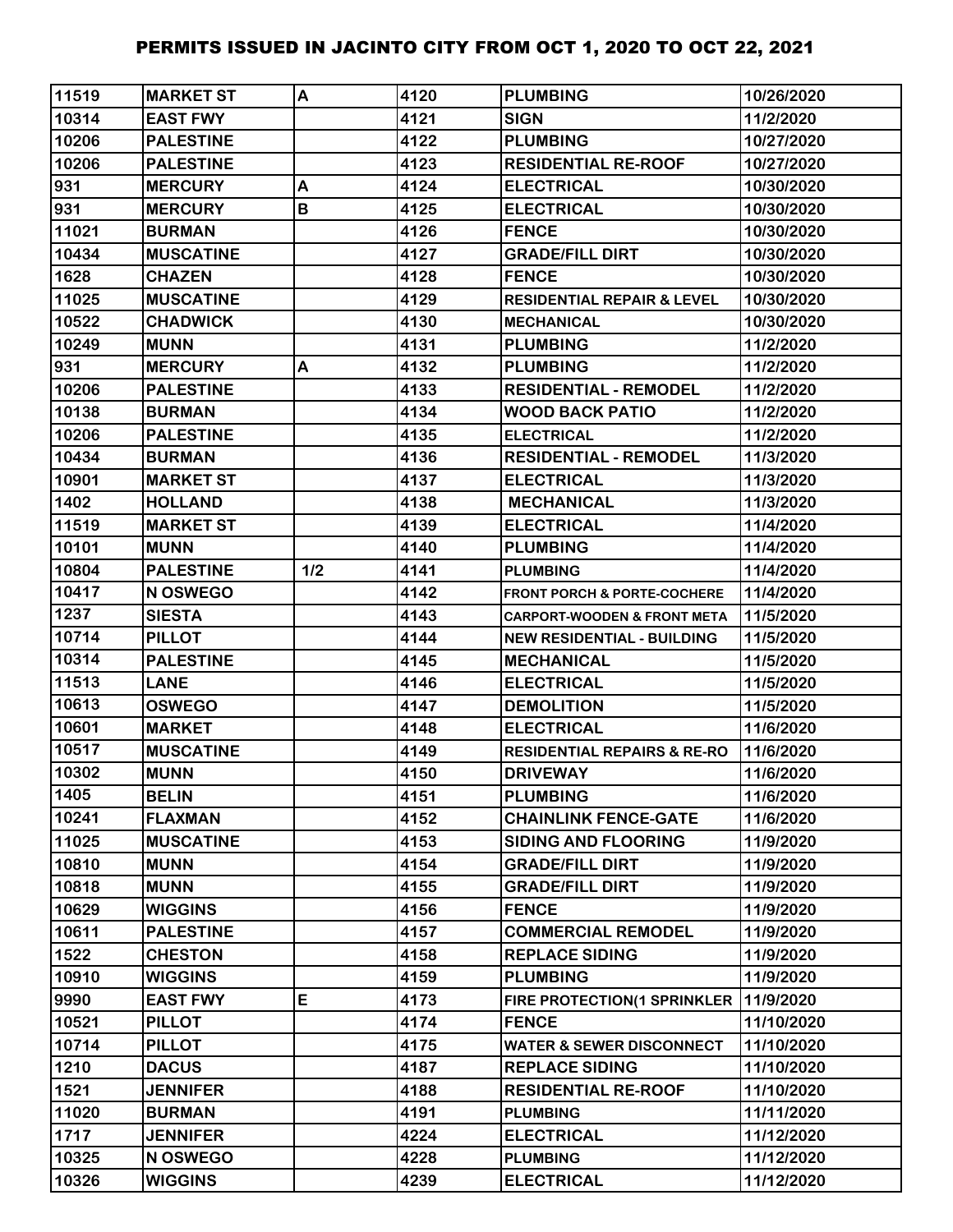| 10714 | <b>PILLOT</b>    |   | 4246  | <b>DEMOLITION</b>                    | 11/13/2020 |
|-------|------------------|---|-------|--------------------------------------|------------|
| 10137 | <b>MUNN</b>      |   | 10001 | <b>ELECTRICAL</b>                    | 11/16/2020 |
| 10129 | <b>WIGGINS</b>   |   | 10002 | <b>FENCE</b>                         | 11/17/2020 |
| 10726 | <b>PILLOT</b>    |   | 10003 | <b>PLUMBING</b>                      | 11/17/2020 |
| 1622  | <b>CHESTON</b>   |   | 10004 | <b>PLUMBING</b>                      | 11/16/2020 |
| 10433 | <b>MUNN</b>      |   | 10005 | <b>RESIDENTIAL REPAIRS</b>           | 11/17/2020 |
| 10827 | <b>MUNN</b>      |   | 10006 | <b>ACCESSORY BUILDING-SHED</b>       | 11/17/2020 |
| 10229 | <b>CHADWICK</b>  |   | 10007 | <b>WOOD FENCE</b>                    | 11/17/2020 |
| 10934 | <b>LACROSSE</b>  |   | 10008 | <b>PLUMBING</b>                      | 11/17/2020 |
| 1211  | <b>MERCURY</b>   |   | 10009 | <b>FENCE AND BOLLARDS</b>            | 11/17/2020 |
| 1706  | <b>BELIN</b>     |   | 10010 | <b>CARPORT-WOOD</b>                  | 11/17/2020 |
| 10417 | N OSWEGO         |   | 10011 | <b>RESIDENTIAL RE-ROOF</b>           | 11/18/2020 |
| 10726 | <b>PILLOT</b>    |   | 10012 | <b>PLUMBING</b>                      | 11/18/2020 |
| 11215 | <b>MUNN</b>      |   | 10013 | <b>PLUMBING</b>                      | 11/18/2020 |
| 10942 | <b>VERANO</b>    |   | 10014 | <b>RESIDENTIAL REPAIRS</b>           | 11/18/2020 |
| 10434 | <b>MUSCATINE</b> |   | 10015 | <b>DRIVEWAY</b>                      | 11/19/2020 |
| 10610 | <b>CHADWICK</b>  |   | 10016 | LEVEL BLK & BASE FOUNDATI 11/19/2020 |            |
| 11110 | <b>MUSCATINE</b> |   | 10017 | <b>ACCESSORY BUILDING</b>            | 11/19/2020 |
| 10714 | <b>PILLOT</b>    |   | 10018 | <b>PLUMBING</b>                      | 11/19/2020 |
| 10410 | <b>NORVIC</b>    |   | 10019 | SOLAR PANEL INSTALLATION   1/20/2021 |            |
| 10410 | <b>NORVIC</b>    |   | 10020 | <b>ELECTRICAL</b>                    | 1/20/2021  |
| 11515 | <b>MARKET ST</b> |   | 10021 | <b>ELECTRICAL</b>                    | 11/20/2020 |
| 10206 | <b>MUNN</b>      |   | 10022 | <b>LEVEL</b>                         | 11/20/2020 |
| 1611  | <b>JENNIFER</b>  |   | 10023 | <b>WOOD FENCE</b>                    | 11/20/2020 |
| 1511  | <b>KERBEY</b>    |   | 10024 | <b>REPLACE SIDING</b>                | 11/23/2020 |
| 10213 | <b>NORVIC</b>    |   | 10025 | <b>ELECTRICAL</b>                    | 11/23/2020 |
| 10434 | <b>MUSCATINE</b> |   | 10026 | 2 GATES                              | 11/23/2020 |
| 10122 | <b>FAIRFAX</b>   |   | 10027 | <b>ELECTRICAL</b>                    | 11/23/2020 |
| 1418  | <b>HOLLAND</b>   |   | 10028 | <b>GRADE/FILL DIRT</b>               | 11/23/2020 |
| 1702  | <b>BELIN</b>     |   | 10029 | <b>REPLACE SIDING</b>                | 11/23/2020 |
| 1422  | <b>JENNIFER</b>  |   | 10030 | <b>RESIDENTIAL RE-ROOF</b>           | 11/24/2020 |
| 10510 | <b>BURMAN</b>    |   | 10031 | <b>PLUMBING</b>                      | 11/24/2020 |
| 1421  | <b>JENNIFER</b>  |   | 10032 | <b>RESIDENTIAL REPAIRS</b>           | 11/24/2020 |
| 1702  | <b>CHAZEN</b>    |   | 10033 | <b>FENCE</b>                         | 11/25/2020 |
| 10125 | <b>NORVIC</b>    |   | 10034 | <b>RESIDENTIAL REPAIRS</b>           | 11/25/2020 |
| 10810 | <b>LANE</b>      | 5 | 10035 | <b>PLUMBING</b>                      | 11/30/2020 |
| 1434  | <b>BELIN</b>     |   | 10036 | <b>DRIVEWAY</b>                      | 11/30/2020 |
| 11012 | <b>BURMAN</b>    |   | 10037 | <b>GRADE/FILL DIRT</b>               | 11/30/2020 |
| 10129 | <b>PILLOT</b>    |   | 10038 | <b>RESIDENTIAL RE-ROOF</b>           | 12/1/2020  |
| 10333 | <b>LANE</b>      |   | 10039 | <b>PLUMBING</b>                      | 12/2/2020  |
| 11617 | <b>LORD</b>      |   | 10040 | <b>ELECTRICAL</b>                    | 12/2/2020  |
| 11407 | <b>MUNN</b>      |   | 10041 | <b>RESIDENTIAL ADDITION</b>          | 12/3/2020  |
| 11407 | <b>MUNN</b>      |   | 10042 | PARTIAL DEMOLITION                   | 12/3/2020  |
| 10421 | <b>NORVIC</b>    |   | 10043 | <b>RESIDENTIAL RE-ROOF</b>           | 12/3/2020  |
| 11602 | <b>OGLESBY</b>   |   | 10044 | <b>CARPORT</b>                       | 12/3/2020  |
| 10402 | <b>MUSCATINE</b> |   | 10045 | <b>RESIDENTIAL RE-ROOF</b>           | 12/7/2020  |
| 10617 | <b>MUSCATINE</b> |   | 10046 | <b>RESIDENTIAL REPAIRS</b>           | 12/7/2020  |
| 931   | <b>MERCURY</b>   |   | 10047 | <b>COMMERCIAL REMODEL</b>            | 12/7/2020  |
| 11025 | <b>BURMAN</b>    |   | 10048 | <b>FENCE</b>                         | 12/7/2020  |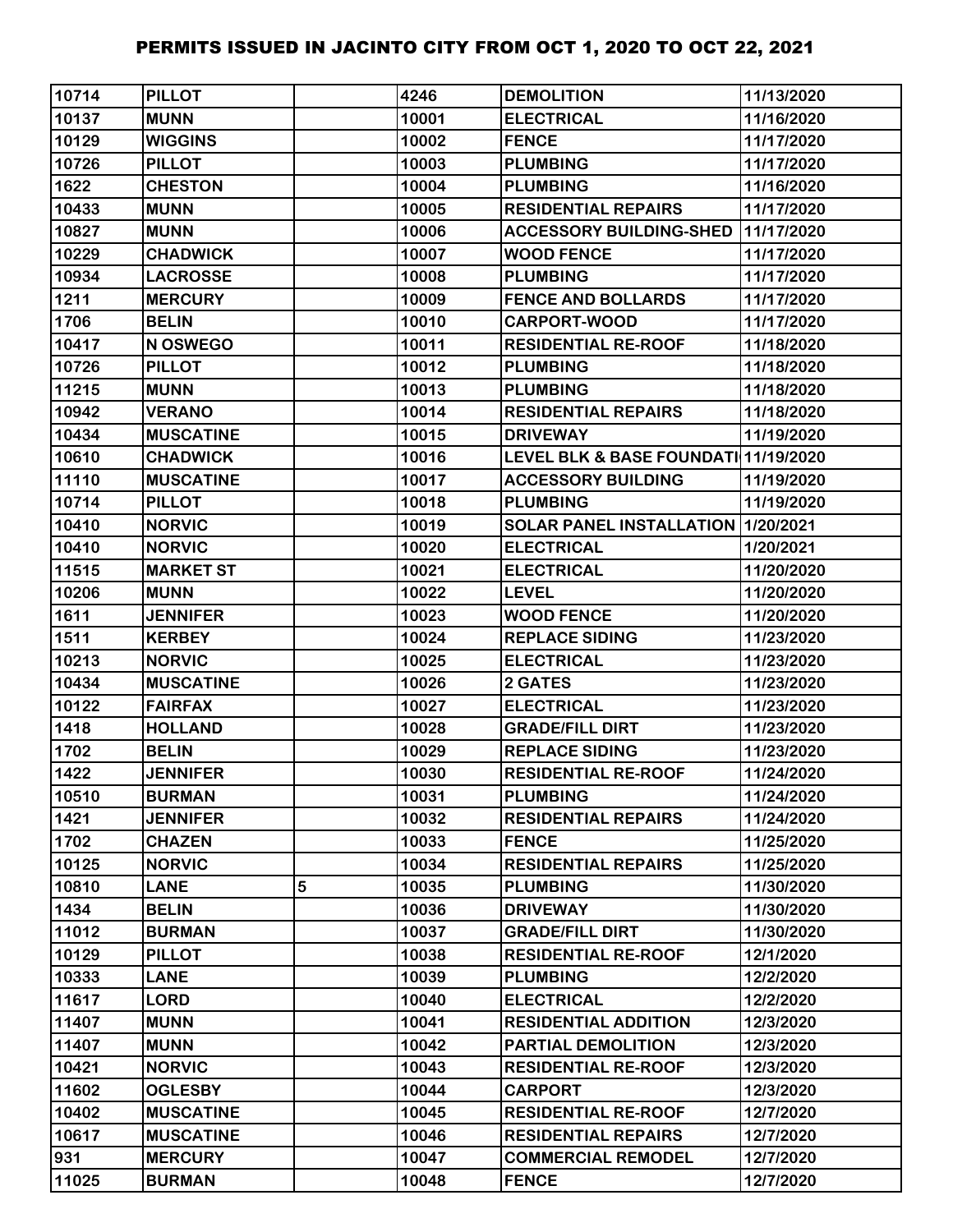| 10630 | <b>FLAXMAN</b>   | 10049 | <b>PLUMBING</b>                          | 12/8/2020  |
|-------|------------------|-------|------------------------------------------|------------|
| 1409  | <b>JENNIFER</b>  | 10050 | <b>PLUMBING</b>                          | 12/8/2020  |
| 10433 | <b>MUNN</b>      | 10051 | <b>PLUMBING</b>                          | 12/9/2020  |
| 10502 | <b>FLAXMAN</b>   | 10052 | <b>ELECTRICAL</b>                        | 12/10/2020 |
| 11301 | <b>MARKET</b>    | 10053 | <b>ELECTRICAL</b>                        | 12/14/2020 |
| 10910 | <b>WIGGINS</b>   | 10054 | <b>ELECTRICAL</b>                        | 12/14/2020 |
| 10730 | <b>NORVIC</b>    | 10055 | <b>RESIDENTIAL RE-ROOF</b>               | 12/14/2020 |
| 11025 | <b>BURMAN</b>    | 10056 | <b>FENCE</b>                             | 12/14/2020 |
| 10326 | <b>WIGGINS</b>   | 10057 | <b>PLUMBING</b>                          | 12/14/2020 |
| 10714 | <b>PILLOT</b>    | 10058 | <b>MECHANICAL</b>                        | 12/15/2020 |
| 1706  | <b>BELIN</b>     | 10059 | <b>DRIVEWAY</b>                          | 12/15/2020 |
| 10524 | <b>MUSCATINE</b> | 10060 | <b>RESIDENTIAL REPAIRS</b>               | 12/15/2020 |
| 10731 | <b>MUNN</b>      | 10061 | <b>ELECTRICAL</b>                        | 12/15/2020 |
| 10714 | <b>PILLOT</b>    | 10062 | <b>ELECTRICAL</b>                        | 12/16/2020 |
| 10714 | <b>PILLOT</b>    | 10063 | <b>MECHANICAL</b>                        | 12/16/2020 |
| 1402  | <b>HOLLAND</b>   | 10064 | <b>PLUMBING</b>                          | 12/16/2020 |
| 10433 | <b>MUNN</b>      | 10065 | <b>RES.-REM:LAUNDRY ROOM &amp; BR</b>    | 12/17/2020 |
| 10722 | <b>BURMAN</b>    | 10066 | <b>RE-ROOF</b>                           | 12/18/2020 |
| 10330 | <b>MUSCATINE</b> | 10067 | <b>CARPORT-METAL</b>                     | 12/18/2020 |
| 10209 | <b>CHADWICK</b>  | 10068 | <b>BACK PORCH</b>                        | 12/18/2020 |
| 11009 | <b>WIGGINS</b>   | 10069 | <b>LEVEL</b>                             | 12/18/2020 |
| 10525 | <b>BURMAN</b>    | 10070 | <b>DEMOLITION-SHED/GARAGE</b>            | 12/18/2020 |
| 10722 | <b>NORVIC</b>    | 10071 | RESIDENTIAL REPAIRS-GARAGE   12/18/2020  |            |
| 10614 | <b>WIGGINS</b>   | 10072 | <b>WOOD FENCE</b>                        | 12/23/2020 |
| 10913 | <b>INVIERNO</b>  | 10073 | RESIDENTIAL REPAIRS & REROO   12/28/2020 |            |
| 10126 | <b>NORVIC</b>    | 10074 | <b>DEMO &amp; NEW SHED ON BLKS</b>       | 12/28/2020 |
| 11009 | <b>LACROSSE</b>  | 10075 | RES. REPAIRS(SHEETROCK&FLOO              | 12/28/2020 |
| 10406 | <b>MUSCATINE</b> | 10076 | <b>REROOF</b>                            | 12/29/2020 |
| 10317 | <b>FAIRFAX</b>   | 10077 | <b>RES. REPAIRS(REPLACE FRONT</b>        | 12/30/2020 |
| 11022 | <b>BURMAN</b>    | 10078 | <b>RES- REMODEL (BATHROOM &amp; L</b>    | 12/31/2020 |
| 11022 | <b>BURMAN</b>    | 10079 | <b>PLUMBING</b>                          | 12/31/2020 |
| 10809 | <b>VERANO</b>    | 10080 | <b>RES REMODEL (SOLAR PANEL)</b>         | 12/31/2020 |
| 10809 | <b>VERANO</b>    | 10081 | <b>ELECTRICAL</b>                        | 12/31/2020 |
| 11519 | <b>MARKET ST</b> | 10082 | <b>DRIVEWAY</b>                          | 1/4/2021   |
| 10714 | <b>PILLOT</b>    | 10083 | PAVING (DRIVEWAY NOT TO STR              | 1/4/2021   |
| 10334 | <b>MUSCATINE</b> | 10084 | <b>FENCE REPAIR</b>                      | 1/5/2021   |
| 10302 | <b>FLAXMAN</b>   | 10085 | <b>PLUMBING</b>                          | 1/5/2021   |
| 10324 | <b>PALESTINE</b> | 10086 | <b>ELECTRICAL</b>                        | 1/6/2021   |
| 10617 | <b>LANE</b>      | 10087 | <b>DRIVEWAY</b>                          | 1/7/2021   |
| 1708  | <b>KERBY</b>     | 10088 | RES. REPAIRS (WOOD SIDING) 1/7/2021      |            |
| 10433 | <b>MUNN</b>      | 10089 | <b>ELECTRICAL</b>                        | 1/7/2021   |
| 10117 | <b>CHADWICK</b>  | 10090 | REROOF ON GARAGE (SHINGLES) 1/8/2021     |            |
| 1315  | <b>HORATIO</b>   | 10091 | PAVING (DRIVEWAY ONLY TO P.              | 1/8/2021   |
| 10221 | <b>CHADWICK</b>  | 10092 | <b>DRIVEWAY</b>                          | 1/8/2021   |
| 1719  | <b>KERBY</b>     | 10093 | <b>FRONT FENCE - IRON BAR</b>            | 1/8/2021   |
| 10913 | <b>INVIERNO</b>  | 10094 | 2 PORCH F & B/BDOOR/REEROOF 1/8/2021     |            |
| 10238 | <b>BURMAN</b>    | 10095 | <b>REROOF</b>                            | 1/12/2021  |
| 10334 | <b>PALESTINE</b> | 10096 | <b>ELECTRICAL</b>                        | 1/13/2021  |
| 10129 | <b>FLAXMAN</b>   | 10097 | <b>WOOD, PICKET FENCE</b>                | 1/13/2021  |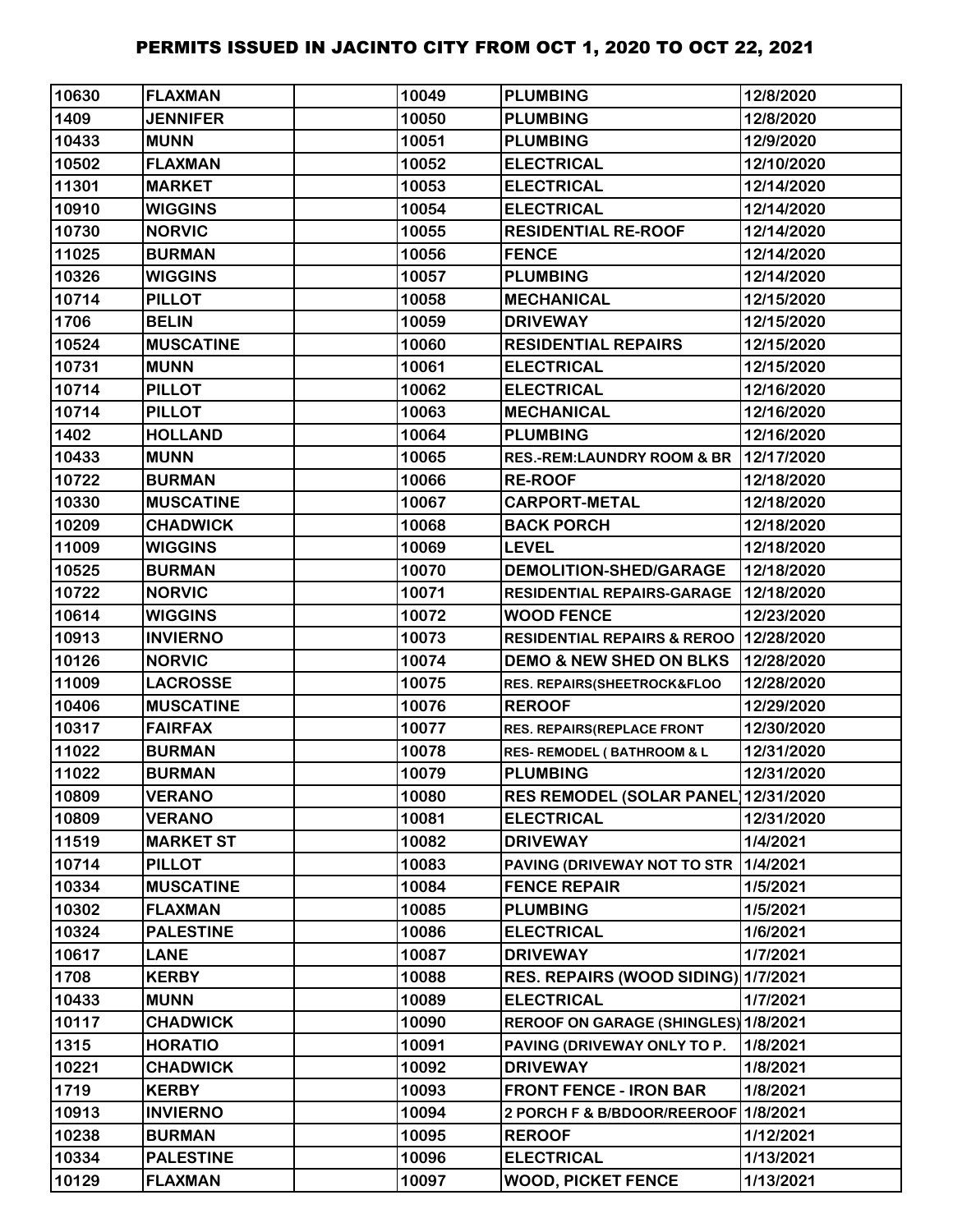| 11510 | <b>OXHAM</b>      | 10098 | <b>ACCESSORY BUILDING (SHED)</b>            | 1/13/2021 |
|-------|-------------------|-------|---------------------------------------------|-----------|
| 9992  | <b>EAST FWY</b>   | 10099 | <b>PLUMBING</b>                             | 1/14/2021 |
| 10530 | <b>MUNN</b>       | 10100 | <b>CARPORT-METAL</b>                        | 1/14/2021 |
| 10534 | <b>BURMAN</b>     | 10101 | <b>RESIDENTIAL REPAIRS</b>                  | 1/14/2021 |
| 10909 | <b>INVIERNO</b>   | 10102 | <b>MECHANICAL</b>                           | 1/15/2021 |
| 10324 | <b>PALESTINE</b>  | 10103 | <b>EXHAUST FAN/RESTROOM</b>                 | 1/19/2021 |
| 10121 | <b>PALESTINE</b>  | 10104 | <b>IRON &amp; WOOD FENCE</b>                | 1/19/2021 |
| 11502 | <b>CELTIS</b>     | 10105 | <b>ACCESSORY BUILDING ON BLKS 1/20/2021</b> |           |
| 10330 | <b>N LACROSSE</b> | 10106 | <b>FENCE-IRON BAR</b>                       | 1/20/2021 |
| 10609 | <b>OSWEGO</b>     | 10107 | <b>RESIDENTIAL RE-ROOF</b>                  | 1/20/2021 |
| 10405 | <b>FLAXMAN</b>    | 10108 | <b>RESIDENTIAL REPAIRS</b>                  | 1/20/2021 |
| 10405 | <b>FLAXMAN</b>    | 10109 | <b>ELECTRICAL</b>                           | 1/20/2021 |
| 10718 | <b>OSWEGO</b>     | 10110 | <b>GRADE/FILL DIRT</b>                      | 1/20/2021 |
| 11602 | <b>LANE</b>       | 10111 | <b>CARPORT</b>                              | 1/21/2021 |
| 10430 | <b>MUSCATINE</b>  | 10112 | <b>NEW RESIDENTIAL - BUILDING</b>           | 1/22/2021 |
| 11215 | <b>MUNN</b>       | 10113 | <b>MECHANICAL</b>                           | 1/25/2021 |
| 10102 | <b>CHADWICK</b>   | 10114 | <b>RESIDENTIAL RE-ROOF</b>                  | 1/25/2021 |
| 10101 | <b>FLAXMAN</b>    | 10115 | <b>ELECTRICAL</b>                           | 1/26/2021 |
| 10238 | <b>PALESTINE</b>  | 10116 | <b>PAVING</b>                               | 1/27/2021 |
| 11501 | <b>TILIA</b>      | 10117 | <b>RESIDENTIAL RE-ROOF</b>                  | 1/27/2021 |
| 10626 | <b>MUNN</b>       | 10118 | <b>DRIVEWAY</b>                             | 1/27/2021 |
| 10417 | N OSWEGO          | 10119 | <b>GARAGE</b>                               | 1/28/2021 |
| 10241 | <b>PALESTINE</b>  | 10120 | <b>PAVING</b>                               | 1/28/2021 |
| 10821 | <b>VERANO</b>     | 10121 | <b>RESIDENTIAL REPAIRS</b>                  | 1/28/2021 |
| 1333  | <b>SHERYL</b>     | 10122 | <b>LEVEL BLOCK &amp; BASE FOUNDATION</b>    | 1/28/2021 |
| 10913 | <b>INVIERNO</b>   | 10123 | <b>ELECTRICAL</b>                           | 1/29/2021 |
| 10805 | <b>BURMAN</b>     | 10124 | <b>RESIDENITAL RE-ROOF</b>                  | 1/29/2021 |
| 11037 | <b>MARKET</b>     | 10125 | <b>COMMERCIAL REMODEL</b>                   | 1/29/2021 |
| 1329  | <b>SHERYL</b>     | 10126 | <b>RESIDENTIAL REPAIRS</b>                  | 1/29/2021 |
| 10322 | <b>FAIRFAX</b>    | 10127 | <b>RESIDENTIAL REPAIRS</b>                  | 1/29/2021 |
| 10242 | <b>PALESTINE</b>  | 10128 | <b>DRIVEWAY</b>                             | 1/29/2021 |
| 10146 | <b>BURMAN</b>     | 10129 | <b>DEMOLITION</b>                           | 1/29/2021 |
| 10146 | <b>BURMAN</b>     | 10130 | <b>NEW RESIDENTIAL - BUILDING</b>           | 1/29/2021 |
| 10434 | <b>BURMAN</b>     | 10131 | <b>PLUMBING</b>                             | 1/29/2021 |
| 1106  | <b>HOLLAND</b>    | 10132 | <b>FENCE</b>                                | 1/29/2021 |
| 10910 | <b>WIGGINS</b>    | 10133 | <b>MECHANICAL ADITIONS</b>                  | 2/1/2021  |
| 10430 | <b>MUSCATINE</b>  | 10134 | <b>PLUMBING</b>                             | 2/2/2021  |
| 11506 | <b>LANE</b>       | 10135 | <b>FENCE</b>                                | 2/3/2021  |
| 10146 | <b>FAIRFAX</b>    | 10136 | <b>PLUMBING</b>                             | 2/3/2021  |
| 10142 | <b>FAIRFAX</b>    | 10137 | <b>4FT CHAIN LINK FENCE&amp;SIDE W</b>      | 2/3/2021  |
| 10225 | <b>FLAXMAN</b>    | 10138 | <b>PLUMBING</b>                             | 2/3/2021  |
| 1407  | <b>MERCURY</b>    | 10139 | <b>SIGN</b>                                 | 2/3/2021  |
| 11450 | <b>EAST FWY</b>   | 10140 | <b>PAVING</b>                               | 2/4/2021  |
| 10434 | <b>BURMAN</b>     | 10141 | <b>ELECTRICAL</b>                           | 2/4/2021  |
| 10410 | <b>NORVIC</b>     | 10142 | <b>ELECTRICAL</b>                           | 2/5/2021  |
| 10322 | <b>WIGGINS</b>    | 10143 | <b>REPLACE WINDOWS</b>                      | 2/8/2021  |
| 1402  | <b>HOLLAND</b>    | 10144 | <b>FIRE SUPPRESSION SYSTEM</b>              | 2/8/2021  |
| 1109  | <b>MERCURY</b>    | 10145 | <b>COMMERCIAL DRIVEWAY</b>                  | 2/8/2021  |
| 1002  | <b>MERCURY</b>    | 10146 | <b>COMMERCIAL BLDG.</b>                     | 2/8/2021  |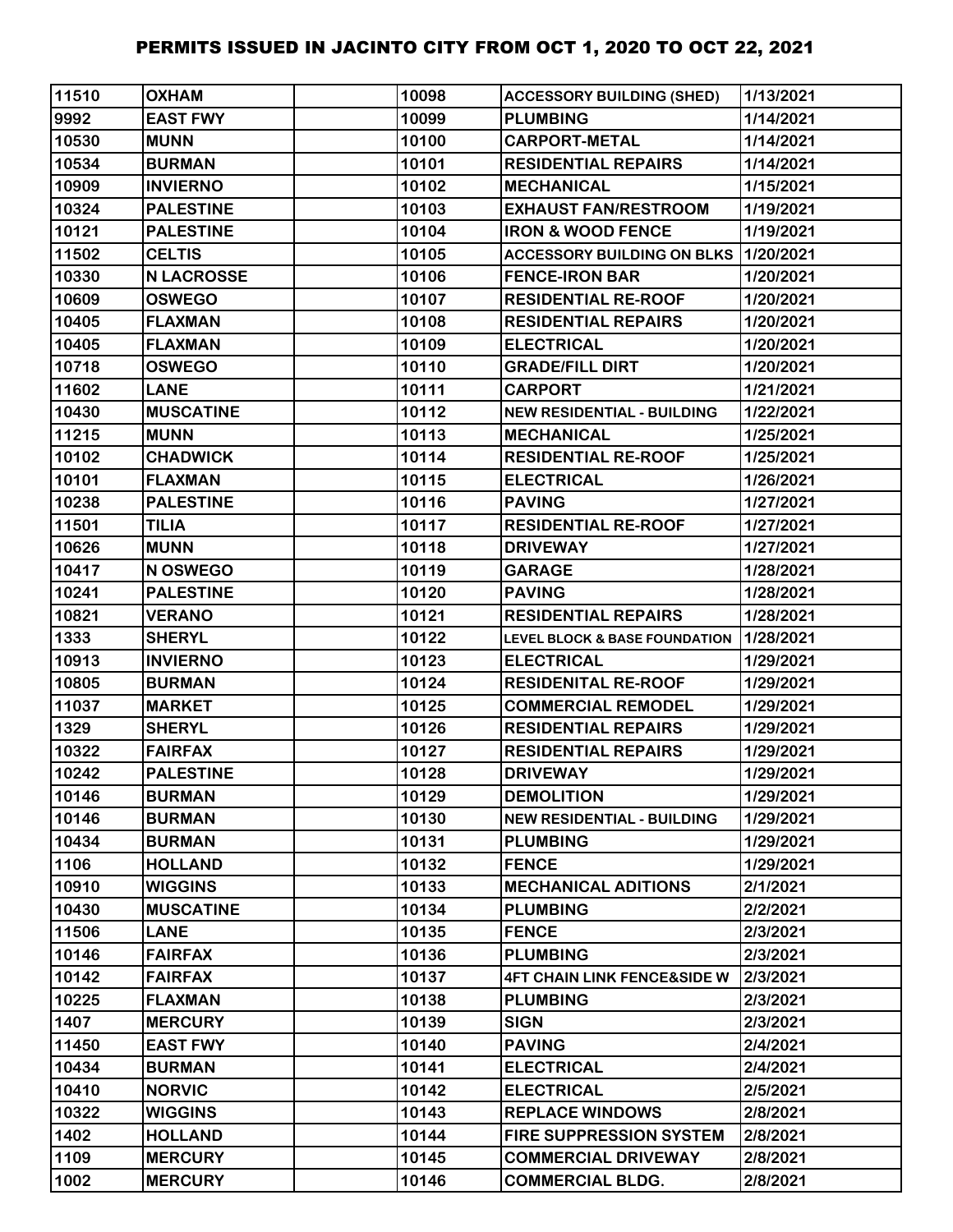| 10713 | <b>CHADWICK</b>   |     | 10147 | <b>PLUMBING</b>                     | 2/9/2021  |
|-------|-------------------|-----|-------|-------------------------------------|-----------|
| 10525 | <b>BURMAN</b>     |     | 10148 | NEW RESIDENTIAL - BUILDING 2/9/2021 |           |
| 10414 | <b>BURMAN</b>     |     | 10149 | <b>FENCE</b>                        | 2/9/2021  |
| 931   | <b>MERCURY</b>    |     | 10150 | <b>STUCCO SIDING</b>                | 2/9/2021  |
| 1710  | <b>BELIN</b>      |     | 10151 | <b>DRIVEWAY</b>                     | 2/10/2021 |
| 11102 | <b>EAST FWY</b>   | B   | 10152 | <b>ELECTRICAL</b>                   | 2/11/2021 |
| 10925 | <b>MUSCATINE</b>  |     | 10153 | SOLAR PANEL INSTALLATION 2/11/2021  |           |
| 10925 | <b>MUSCATINE</b>  |     | 10154 | <b>ELECTRICAL</b>                   | 2/11/2021 |
| 10110 | <b>NORVIC</b>     |     | 10155 | <b>RESIDENTIAL RE-ROOF</b>          | 2/11/2021 |
| 1406  | <b>HORATIO</b>    | 1/2 | 10156 | <b>ELECTRICAL</b>                   | 2/12/2021 |
| 10709 | <b>NORVIC</b>     |     | 10157 | <b>CARPORT</b>                      | 2/12/2021 |
| 10237 | <b>MARKET</b>     |     | 10158 | <b>FIRE SPRINKLER SYSTEM</b>        | 2/12/2021 |
| 1626  | <b>JENNIFER</b>   |     | 10159 | <b>CARPORT</b>                      | 2/12/2021 |
| 10634 | <b>CHADWICK</b>   |     | 10160 | STORAGE BLDG, PORCH CARPORT         | 2/19/2021 |
| 10620 | <b>OSWEGO</b>     |     | 10161 | <b>PLUMBING</b>                     | 2/19/2021 |
| 10341 | <b>S OSWEGO</b>   |     | 10162 | <b>PLUMBING</b>                     | 2/22/2021 |
| 10603 | <b>LACROSSE</b>   |     | 10163 | <b>PLUMBING</b>                     | 2/22/2021 |
| 10826 | <b>MUSCATINE</b>  |     | 10164 | <b>FENCE-WOOD</b>                   | 2/22/2021 |
| 11022 | <b>INVIERNO</b>   |     | 10165 | <b>PAVING</b>                       | 2/22/2021 |
| 10918 | <b>PALESTINE</b>  |     | 10166 | <b>PAVING</b>                       | 2/24/2021 |
| 10809 | <b>VERANO</b>     |     | 10167 | <b>ELECTRICAL</b>                   | 2/24/2021 |
| 10149 | <b>NORVIC</b>     |     | 10168 | <b>PLUMBING</b>                     | 2/24/2021 |
| 10121 | <b>FLAXMAN</b>    |     | 10169 | <b>PLUMBING</b>                     | 2/25/2021 |
| 10822 | <b>BURMAN</b>     |     | 10170 | <b>PLUMBING</b>                     | 2/25/2021 |
| 10422 | S OSWEGO          |     | 10171 | <b>RESIDENTIAL REPAIR</b>           | 2/25/2021 |
| 1713  | <b>CHAZEN</b>     |     | 10172 | <b>RESIDENTIAL RE-ROOF</b>          | 3/1/2021  |
| 10341 | <b>LANE</b>       |     | 10173 | <b>ELECTRICAL</b>                   | 3/1/2021  |
| 10433 | <b>CHADWICK</b>   |     | 10174 | <b>RESIDENTIAL RE-ROOF</b>          | 3/1/2021  |
| 10934 | <b>LANE</b>       |     | 10175 | <b>RESIDENTIAL REPAIR</b>           | 3/1/2021  |
| 10825 | <b>INVIERNO</b>   |     | 10176 | <b>ELECTRICAL</b>                   | 3/2/2021  |
| 10134 | <b>PALESTINE</b>  |     | 10177 | <b>RESIDENTIAL REPAIR</b>           | 3/2/2021  |
| 10110 | <b>PILLOT</b>     |     | 10178 | <b>DRIVEWAY</b>                     | 3/2/2021  |
| 10341 | <b>S OSWEGO</b>   |     | 10179 | <b>PLUMBING</b>                     | 3/2/2021  |
| 10822 | <b>BURMAN</b>     |     | 10180 | <b>HOUSE DEMOLITION</b>             | 3/2/2021  |
| 1109  | <b>SIESTA</b>     |     | 10181 | <b>ELECTRICAL</b>                   | 3/3/2021  |
| 1114  | <b>DACUS</b>      |     | 10182 | <b>PORCH &amp; RES. REPAIRS</b>     | 3/3/2021  |
| 10146 | <b>BURMAN</b>     |     | 10183 | <b>WATER &amp; SEWER DISCONNECT</b> | 3/4/2021  |
| 11602 | <b>LANE</b>       |     | 10184 | <b>DRIVEWAY AND PAVING</b>          | 3/4/2021  |
| 10222 | <b>FAIRFAX</b>    |     | 10186 | <b>PLUMBING</b>                     | 3/4/2021  |
| 11450 | <b>EAST FWY</b>   |     | 10187 | <b>ELECTRICAL</b>                   | 3/5/2021  |
| 1705  | <b>SERPENTINE</b> |     | 10188 | <b>FENCE</b>                        | 3/5/2021  |
| 931   | <b>MERCURY</b>    |     | 10189 | <b>DRIVEWAY</b>                     | 3/5/2021  |
| 10313 | <b>CHADWICK</b>   |     | 10190 | <b>DRIVEWAY</b>                     | 3/5/2021  |
| 10922 | <b>LACROSSE</b>   |     | 10191 | <b>DRIVEWAY</b>                     | 3/5/2021  |
| 11605 | <b>LANE</b>       |     | 10192 | <b>FENCE</b>                        | 3/5/2021  |
| 10925 | <b>MUSCATINE</b>  |     | 10193 | <b>ELECTRICAL</b>                   | 3/8/2021  |
| 10209 | <b>CHADWICK</b>   |     | 10194 | <b>PAVING</b>                       | 3/8/2021  |
| 10346 | <b>MUNN</b>       |     | 10195 | <b>METAL CARPORT</b>                | 3/8/2021  |
| 10614 | <b>MUSCATINE</b>  |     | 10196 | <b>DRIVEWAY</b>                     | 3/8/2021  |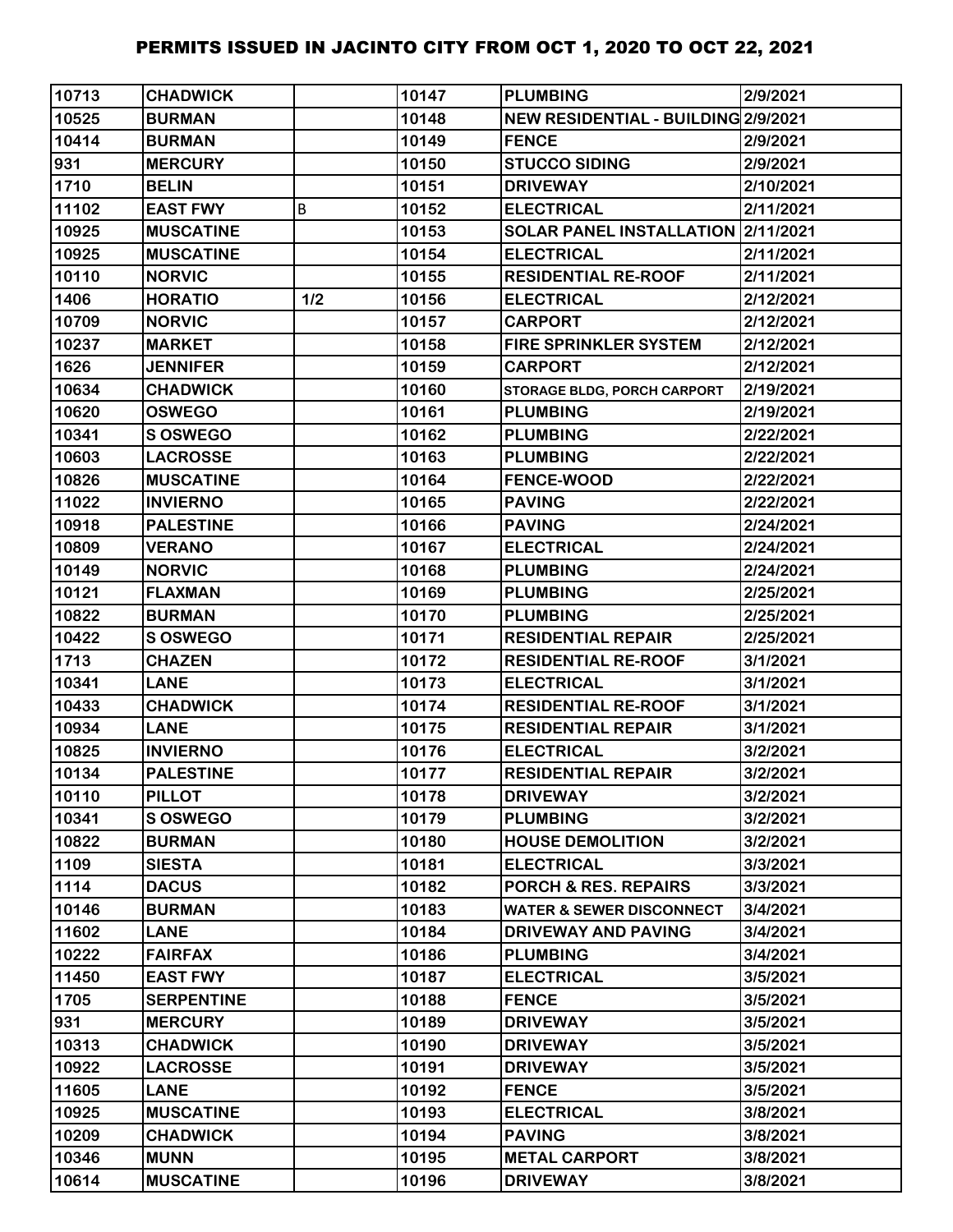| 10913 | <b>OSWEGO</b>     | 10197 | <b>PLUMBING</b>                       | 3/8/2021  |
|-------|-------------------|-------|---------------------------------------|-----------|
| 11505 | <b>OGLESBY</b>    | 10198 | <b>RESIDENTIAL ADD.</b>               | 3/10/2021 |
| 9990  | <b>EAST FWY</b>   | 10199 | <b>PLUMBING FIRE LI</b>               | 3/10/2021 |
| 9990  | <b>EAST FWY</b>   | 10200 | <b>PLUMBING</b>                       | 3/10/2021 |
| 10346 | <b>CHADWICK</b>   | 10201 | <b>FENCE</b>                          | 3/10/2021 |
| 10102 | <b>BURMAN</b>     | 10202 | <b>PLUMBING</b>                       | 3/11/2021 |
| 10134 | <b>BURMAN</b>     | 10203 | <b>DRIVEWAY</b>                       | 3/11/2021 |
| 1506  | <b>CHESTON</b>    | 10204 | <b>NEW RESIDENTIAL</b>                | 3/11/2021 |
| 10906 | <b>FLAXMAN</b>    | 10205 | <b>REPLACE SIDING &amp;</b>           | 3/12/2021 |
| 10620 | <b>OSWEGO</b>     | 10206 | <b>RES. REP.-DAMAGE</b>               | 3/12/2021 |
| 11519 | <b>MARKET ST</b>  | 10207 | 6' FENCE                              | 3/12/2021 |
| 10614 | <b>MUSCATINE</b>  | 10208 | DRIVEWAY AND SIDEWALK                 | 3/12/2021 |
| 10137 | <b>CHADWICK</b>   | 10209 | <b>PAVING</b>                         | 3/12/2021 |
| 10410 | <b>N LACROSSE</b> | 10210 | <b>RESIDENTIAL REPAIRS-SIDING</b>     | 3/15/2021 |
| 10245 | <b>FLAXMAN</b>    | 10211 | ACCESSORY BUILDING-SHED ON 3/15/2021  |           |
| 10910 | <b>FLAXMAN</b>    | 10212 | REPLACE SIDING AND WINDOWS 3/16/2021  |           |
| 10417 | S OSWEGO          | 10213 | <b>CARPORT</b>                        | 3/16/2021 |
| 10626 | <b>CHADWICK</b>   | 10214 | <b>RESIDENTIAL REPAIRS</b>            | 3/16/2021 |
| 931   | <b>MERCURY</b>    | 10215 | <b>COMMERCIAL DRIVEWAY ON DACU</b>    | 3/16/2021 |
| 10620 | <b>OSWEGO</b>     | 10216 | <b>PLUMBING</b>                       | 3/16/2021 |
| 10925 | <b>WIGGINS</b>    | 10217 | <b>PLUMBING</b>                       | 3/17/2021 |
| 10338 | <b>MUNN</b>       | 10218 | <b>DRIVEWAY</b>                       | 3/17/2021 |
| 10602 | <b>FAIRFAX</b>    | 10219 | <b>RESD REPAIRS-SIDING&amp; WINDO</b> | 3/17/2021 |
| 10413 | <b>CHADWICK</b>   | 10220 | <b>REROOF OF GARAGE</b>               | 3/18/2021 |
| 11519 | <b>MARKET ST</b>  | 10221 | <b>MECHANICAL</b>                     | 3/19/2021 |
| 10118 | <b>CHADWICK</b>   | 10222 | <b>FENCE</b>                          | 3/19/2021 |
| 10426 | <b>PALESTINE</b>  | 10223 | <b>RESIDENTIAL REPAIRS</b>            | 3/19/2021 |
| 1533  | <b>JENNIFER</b>   | 10224 | <b>RESIDENTIAL REPAIRS</b>            | 3/19/2021 |
| 1618  | <b>JENNIFER</b>   | 10225 | <b>RESIDENTIAL REPAIRS</b>            | 3/22/2021 |
| 10341 | S OSWEGO          | 10226 | <b>ELECTRICAL</b>                     | 3/22/2021 |
| 1521  | <b>SERPENTINE</b> | 10227 | <b>PLUMBING</b>                       | 3/22/2021 |
| 11510 | <b>OXHAM</b>      | 10228 | <b>ELECTRICAL</b>                     | 3/22/2021 |
| 10509 | <b>LANE</b>       | 10229 | <b>FENCE-METAL</b>                    | 3/23/2021 |
| 11026 | <b>MUSCATINE</b>  | 10230 | <b>RESIDENTIAL REPAIRS</b>            | 3/23/2021 |
| 10626 | <b>GARBER</b>     | 10231 | <b>DRIVEWAY</b>                       | 3/24/2021 |
| 10934 | <b>OSWEGO</b>     | 10232 | <b>PAVING</b>                         | 3/24/2021 |
| 1613  | <b>CASPERSON</b>  | 10233 | <b>RESIDENTIAL REPAIRS-WINDOWS</b>    | 3/25/2021 |
| 10121 | <b>CHADWICK</b>   | 10234 | <b>RESIDENTIAL REPAIRS-WINDOWS</b>    | 3/25/2021 |
| 10229 | <b>NORVIC</b>     | 10235 | <b>PLUMBING</b>                       | 3/25/2021 |
| 10205 | <b>CHADWICK</b>   | 10236 | <b>ELECTRICAL</b>                     | 3/26/2021 |
| 10146 | <b>BURMAN</b>     | 10237 | <b>PLUMBING</b>                       | 3/29/2021 |
| 11026 | <b>LACROSSE</b>   | 10238 | <b>RESIDENTIAL RE-ROOF</b>            | 3/29/2021 |
| 11602 | <b>OXHAM</b>      | 10239 | <b>PAVING</b>                         | 3/29/2021 |
| 1709  | <b>CASPERSON</b>  | 10240 | <b>ACCESSORY BUILDING-SHED</b>        | 3/30/2021 |
| 1709  | <b>CASPERSON</b>  | 10241 | <b>MECHANICAL</b>                     | 3/30/2021 |
| 11505 | <b>OXHAM</b>      | 10242 | <b>CARPORT</b>                        | 3/30/2021 |
| 10122 | <b>PALESTINE</b>  | 10243 | <b>RESIDENTIAL RE-ROOF</b>            | 3/30/2021 |
| 1109  | <b>MERCURY</b>    | 10244 | <b>FENCE</b>                          | 3/30/2021 |
| 10238 | <b>NORVIC</b>     | 10245 | <b>REPLACE SIDING</b>                 | 3/31/2021 |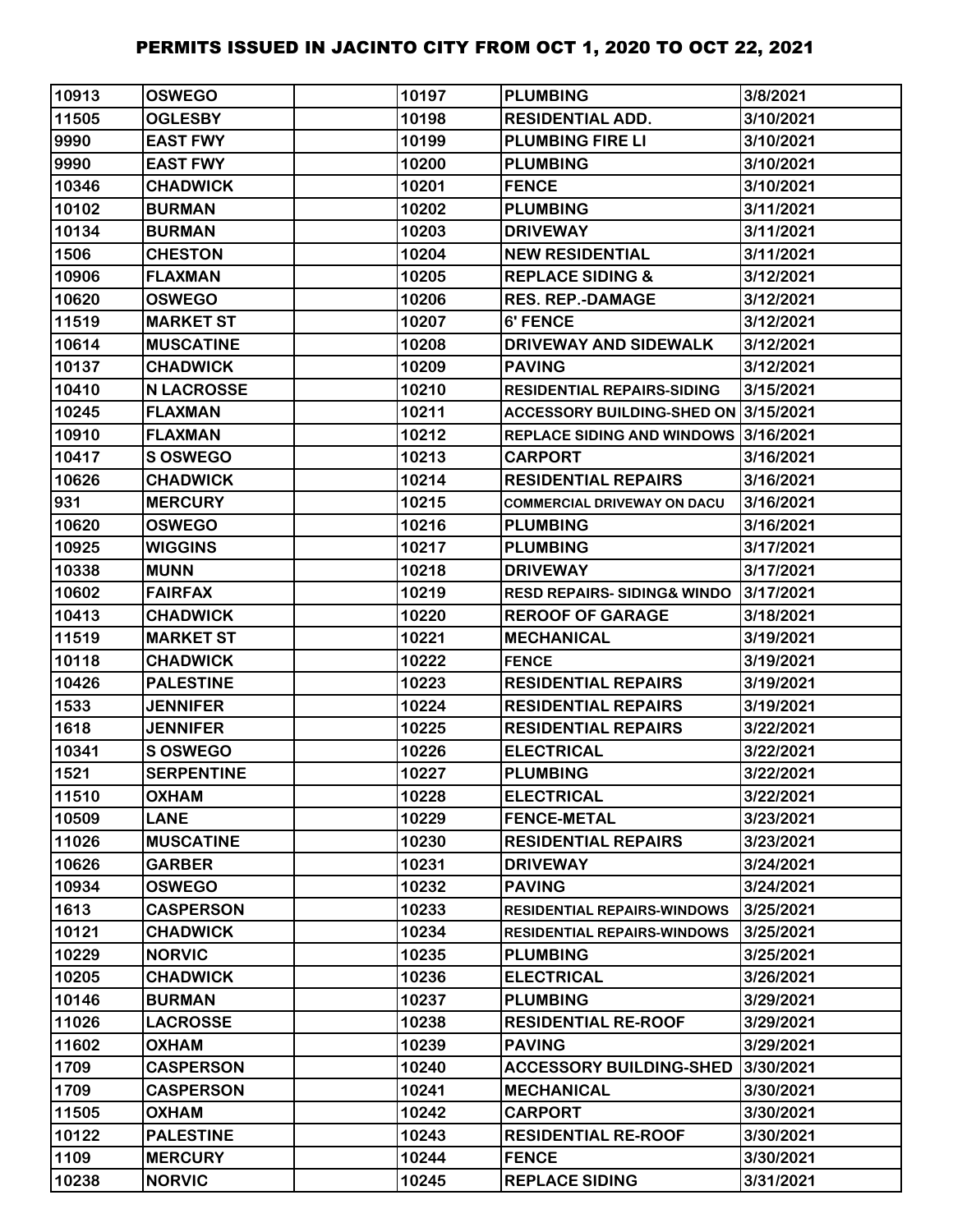| 10706 | <b>LANE</b>      |                   | 10246 | <b>DRIVEWAY</b>                   | 4/1/2021  |
|-------|------------------|-------------------|-------|-----------------------------------|-----------|
| 10617 | <b>MUSCATINE</b> |                   | 10247 | <b>BLOCK AND BASE LEVEL</b>       | 4/1/2021  |
| 1713  | <b>CASPERSON</b> |                   | 10248 | <b>DRIVEWAY</b>                   | 4/1/2021  |
| 10310 | <b>WIGGINS</b>   |                   | 10249 | <b>PAVING</b>                     | 4/1/2021  |
| 11519 | <b>MARKET ST</b> |                   | 10250 | <b>PLUMBING</b>                   | 4/5/2021  |
| 11001 | <b>MUSCATINE</b> |                   | 10251 | <b>ELECTRICAL</b>                 | 4/5/2021  |
| 11005 | <b>MUSCATINE</b> |                   | 10252 | <b>ELECTRICAL</b>                 | 4/5/2021  |
| 1610  | <b>CASPERSON</b> |                   | 10253 | <b>DRIVEWAY</b>                   | 4/5/2021  |
| 10602 | <b>WIGGINS</b>   |                   | 10254 | FENCE AND REPLACE SIDING 4/6/2021 |           |
| 1702  | <b>CHESTON</b>   |                   | 10255 | <b>REROOF</b>                     | 4/6/2021  |
| 10505 | <b>CHADWICK</b>  |                   | 10256 | <b>DRIVEWAY</b>                   | 4/6/2021  |
| 10314 | <b>EAST FWY</b>  |                   | 10257 | <b>ELECTRICAL</b>                 | 4/6/2021  |
| 11510 | <b>FLAXMAN</b>   |                   | 10258 | <b>PLUMBING</b>                   | 4/6/2021  |
| 10802 | <b>MUSCATINE</b> |                   | 10259 | <b>DRIVEWAY</b>                   | 4/7/2021  |
| 10241 | <b>PALESTINE</b> |                   | 10260 | <b>RESIDENTIAL REPAIRS</b>        | 4/7/2021  |
| 10121 | <b>CHADWICK</b>  |                   | 10261 | <b>RES-REMODEL</b>                | 4/8/2021  |
| 1626  | <b>JENNIFER</b>  |                   | 10263 | <b>ELECTRICAL</b>                 | 4/8/2021  |
| 10521 | <b>NORVIC</b>    |                   | 10264 | <b>FOUNDATION LEVEL</b>           | 4/9/2021  |
| 10117 | <b>RUMAR</b>     |                   | 10265 | <b>ACCESSORY BLDG</b>             | 4/9/2021  |
| 10930 | <b>BURMAN</b>    |                   | 10266 | <b>FENCE</b>                      | 4/9/2021  |
| 10510 | <b>WIGGINS</b>   |                   | 10267 | <b>RESIDENTIAL REPAIRS</b>        | 4/9/2021  |
| 10425 | <b>WIGGINS</b>   |                   | 10268 | <b>FENCE</b>                      | 4/9/2021  |
| 1709  | <b>CASPERSON</b> |                   | 10269 | <b>ELECTRICAL</b>                 | 4/12/2021 |
| 10606 | <b>WIGGINS</b>   |                   | 10270 | <b>DRIVEWAY</b>                   | 4/12/2021 |
| 1702  | <b>JENNIFER</b>  |                   | 10271 | <b>PLUMBING</b>                   | 4/12/2021 |
| 10405 | <b>MUSCATINE</b> |                   | 10272 | <b>WOOD FENCE</b>                 | 4/12/2021 |
| 10629 | <b>FLAXMAN</b>   |                   | 10273 | <b>SHED REPAIRS</b>               | 4/12/2021 |
| 10205 | <b>PILLOT</b>    |                   | 10274 | <b>CHAINLINK &amp; WOOD FENCE</b> | 4/12/2021 |
| 10138 | <b>PILLOT</b>    |                   | 10275 | <b>DRIVEWAY</b>                   | 4/13/2021 |
| 10425 | <b>BURMAN</b>    |                   | 10276 | <b>DRIVEWAY</b>                   | 4/13/2021 |
| 1606  | <b>JENNIFER</b>  |                   | 10277 | <b>REROOF</b>                     | 4/13/2021 |
| 10511 | <b>LACROSSE</b>  |                   | 10278 | <b>COMM. REMODEL</b>              | 4/14/2021 |
| 10511 | <b>LACROSSE</b>  | TB1685-33/3410279 |       | <b>COMM. REMODEL</b>              | 4/14/2021 |
| 10511 | <b>LACROSSE</b>  | TB1685-33/3410280 |       | <b>COMM. REMODEL</b>              | 4/14/2021 |
| 10511 | <b>LACROSSE</b>  | TB272-31/32 10281 |       | <b>COMM. REMODEL</b>              | 4/14/2021 |
| 10511 | <b>LACROSSE</b>  | TB272-31/32 10282 |       | <b>COMM. REMODEL</b>              | 4/14/2021 |
| 10511 | <b>LACROSSE</b>  | TB243-29/30 10283 |       | <b>COMM. REMODEL</b>              | 4/14/2021 |
| 10511 | <b>LACROSSE</b>  | TB243-29/30 10284 |       | <b>COMM. REMODEL</b>              | 4/14/2021 |
| 10511 | <b>LACROSSE</b>  |                   | 10285 | <b>COMM. REMODEL</b>              | 4/14/2021 |
| 10511 | <b>LACROSSE</b>  | 27/28             | 10286 | <b>COMM. REMODEL</b>              | 4/14/2021 |
| 10511 | <b>LACROSSE</b>  | TB900-26          | 10287 | <b>COMM. REMODEL</b>              | 4/14/2021 |
| 10511 | <b>LACROSSE</b>  | TB900-26          | 10288 | <b>COMM. REMODEL</b>              | 4/14/2021 |
| 10511 | <b>LACROSSE</b>  | TB2457-39/4010289 |       | <b>COMM. REMODEL</b>              | 4/14/2021 |
| 10918 | <b>VERANO</b>    |                   | 10290 | <b>REROOF</b>                     | 4/15/2021 |
| 10905 | <b>VERANO</b>    |                   | 10291 | <b>METAL CARPORT</b>              | 4/15/2021 |
| 11515 | <b>MARKET</b>    |                   | 10292 | <b>MECHANICAL</b>                 | 4/15/2021 |
| 1610  | <b>BURMAN</b>    |                   | 10293 | <b>RES.REPAIRS</b>                | 4/15/2021 |
| 1317  | <b>BELIN</b>     |                   | 10294 | <b>INGROUND POOL</b>              | 4/16/2021 |
| 10201 | <b>FLAXMAN</b>   |                   | 10295 | <b>WOOD-FENCE</b>                 | 4/16/2021 |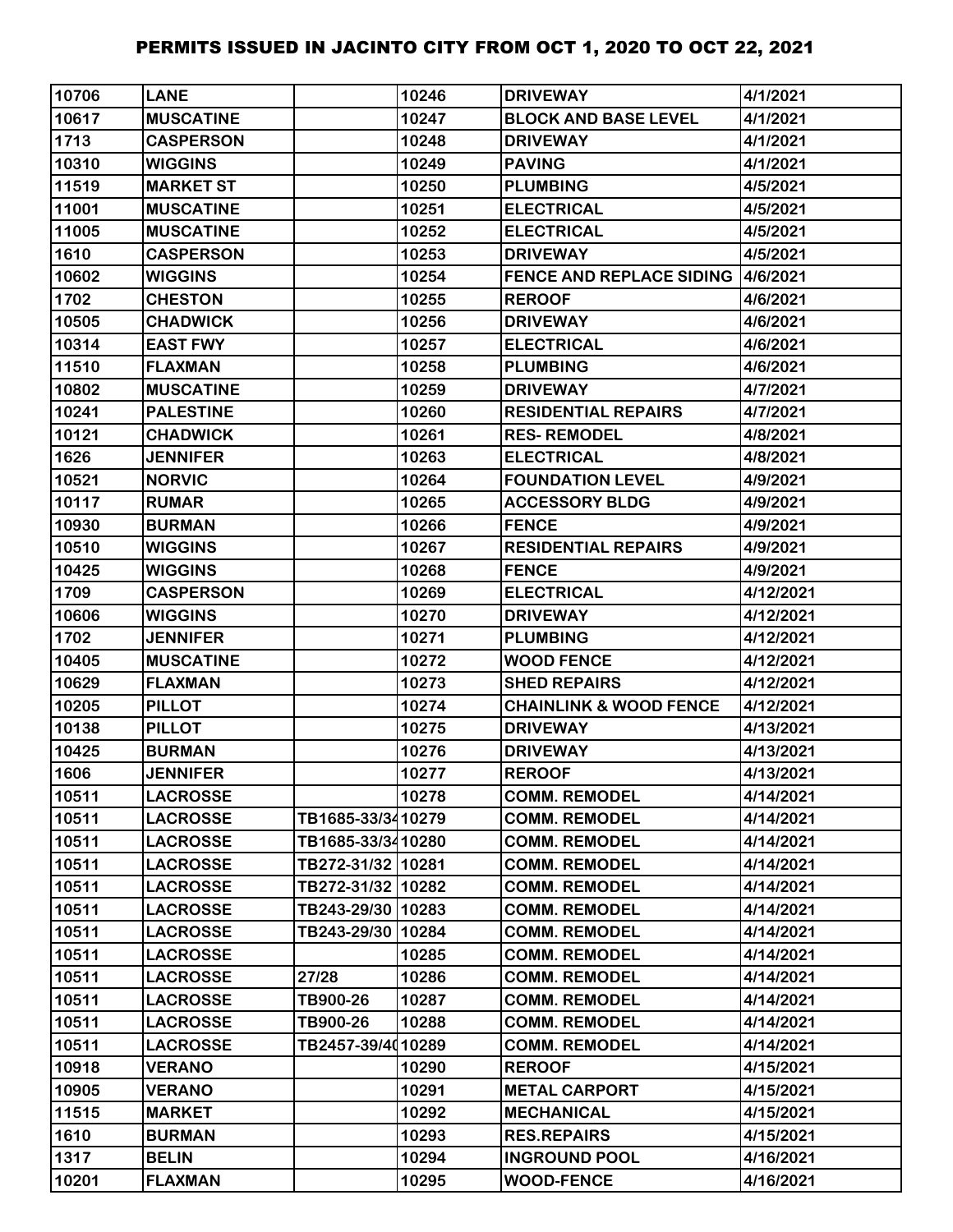| 10714 | <b>PILLOT</b>    | 10296 | <b>WOOD FENCE</b>                   | 4/16/2021 |
|-------|------------------|-------|-------------------------------------|-----------|
| 10118 | <b>WIGGINS</b>   | 10297 | <b>RES.REPAIRS</b>                  | 4/19/2021 |
| 10213 | <b>NORVIC</b>    | 10298 | <b>PLUMBING</b>                     | 4/19/2021 |
| 1335  | <b>HORATIO</b>   | 10299 | <b>DEMO.SHED</b>                    | 4/19/2021 |
| 1734  | <b>BELIN</b>     | 10300 | <b>DRIVEWAY</b>                     | 4/20/2021 |
| 1717  | <b>JENNIFER</b>  | 10302 | PATIO, ROOF DECK STRUCTUI4/20/2021  |           |
| 1506  | <b>CHESTON</b>   | 10303 | <b>PLUMBING</b>                     | 4/21/2021 |
| 10146 | <b>BURMAN</b>    | 10304 | <b>MECHANICAL</b>                   | 4/21/2021 |
| 10202 | <b>PALESTINE</b> | 10305 | <b>FENCE</b>                        | 4/21/2021 |
| 10330 | <b>MUNN</b>      | 10306 | <b>RESIDENTIAL RE-ROOF</b>          | 4/21/2021 |
| 10409 | <b>BURMAN</b>    | 10307 | <b>PLUMBING</b>                     | 4/22/2021 |
| 11502 | <b>CELTIS</b>    | 10308 | <b>DRIVEWAY</b>                     | 4/23/2021 |
| 1526  | <b>BELIN</b>     | 10309 | <b>DRIVEWAY</b>                     | 4/23/2021 |
| 10146 | <b>BURMAN</b>    | 10310 | <b>ELECTRICAL</b>                   | 4/23/2021 |
| 1702  | <b>JENNIFER</b>  | 10311 | <b>MECHANICAL</b>                   | 4/23/2021 |
| 10441 | N OSWEGO         | 10312 | <b>REPLACE SIDING &amp; TRIM</b>    | 4/23/2021 |
| 11020 | <b>BURMAN</b>    | 10313 | <b>PLUMBING</b>                     | 4/27/2021 |
| 10122 | <b>BURMAN</b>    | 10315 | <b>RESIDENTIAL RE-ROOF</b>          | 4/27/2021 |
| 921   | <b>AKRON</b>     | 10316 | <b>RIGHT OF WAY</b>                 | 4/27/2021 |
| 11519 | <b>MARKET ST</b> | 10317 | <b>RIGHT OF WAY</b>                 | 4/27/2021 |
| 10401 | <b>MUNN</b>      | 10318 | <b>RESIDENTIAL RE-ROOF</b>          | 4/27/2021 |
| 11519 | <b>MARKET ST</b> | 10319 | <b>PLUMBING</b>                     | 4/29/2021 |
| 10409 | <b>BURMAN</b>    | 10320 | <b>DEMOLITION</b>                   | 4/29/2021 |
| 931   | <b>MERCURY</b>   | 10321 | <b>COMMERCIAL REMODEL</b>           | 5/3/2021  |
| 11602 | <b>SEAGRAM</b>   | 10322 | RES.REP.(ROOF & B.PORCH FI 5/3/2021 |           |
| 11505 | <b>OXHAM</b>     | 10323 | <b>DRIVEWAY, PAVING &amp; GATE</b>  | 5/3/2021  |
| 10237 | <b>MARKET</b>    | 10324 | <b>PLUMBING</b>                     | 5/4/2021  |
| 1625  | <b>JENNIFER</b>  | 10325 | <b>PLUMBING</b>                     | 5/4/2021  |
| 1506  | <b>CHESTON</b>   | 10326 | <b>MECHANICAL</b>                   | 5/4/2021  |
| 10529 | <b>LACROSSE</b>  | 10327 | <b>ELECTRICAL</b>                   | 5/4/2021  |
| 1434  | <b>HORATIO</b>   | 10328 | <b>PLUMBING</b>                     | 5/4/2021  |
| 10425 | <b>CHADWICK</b>  | 10329 | <b>DRIVEWAY</b>                     | 5/4/2021  |
| 10606 | <b>WIGGINS</b>   | 10330 | <b>FENCE</b>                        | 5/4/2021  |
| 10938 | <b>LACROSSE</b>  | 10331 | <b>RESIDENTIAL - REMODEL</b>        | 5/5/2021  |
| 10638 | <b>FAIRFAX</b>   | 10332 | <b>FENCE-WOOD</b>                   | 5/5/2021  |
| 10702 | <b>NORVIC</b>    | 10333 | <b>REROOF</b>                       | 5/6/2021  |
| 10201 | <b>PALESTINE</b> | 10334 | <b>RESIDENTIAL REPAIRS</b>          | 5/6/2021  |
| 10706 | <b>FLAXMAN</b>   | 10335 | <b>PAVING</b>                       | 5/6/2021  |
| 11030 | <b>VERANO</b>    | 10336 | <b>RESIDENTIAL RE-ROOF</b>          | 5/6/2021  |
| 10505 | <b>PALESTINE</b> | 10337 | <b>FENCE &amp; GATE</b>             | 5/6/2021  |
| 10319 | <b>PALESTINE</b> | 10338 | COM REMODEL-REROOF & PAINT 5/7/2021 |           |
| 1426  | <b>HORATIO</b>   | 10339 | <b>DEMOLITION-SHED</b>              | 5/7/2021  |
| 10534 | <b>PALESTINE</b> | 10340 | <b>FENCE-GATE</b>                   | 5/7/2021  |
| 10610 | <b>BURMAN</b>    | 10341 | <b>RES. ADDITION(BEDROOM-ON SL</b>  | 5/11/2021 |
| 1506  | <b>CHESTON</b>   | 10342 | <b>ELECTRICAL</b>                   | 5/11/2021 |
| 11505 | <b>OGLESBY</b>   | 10343 | <b>ELECTRICAL</b>                   | 5/11/2021 |
| 10714 | <b>GARBER LN</b> | 10344 | <b>NEW WINDOWS</b>                  | 5/12/2021 |
| 10102 | <b>FAIRFAX</b>   | 10345 | <b>ACCESSORY BUILDING</b>           | 5/12/2021 |
| 10434 | <b>PILLOT</b>    | 10346 | <b>ELECTRICAL</b>                   | 5/13/2021 |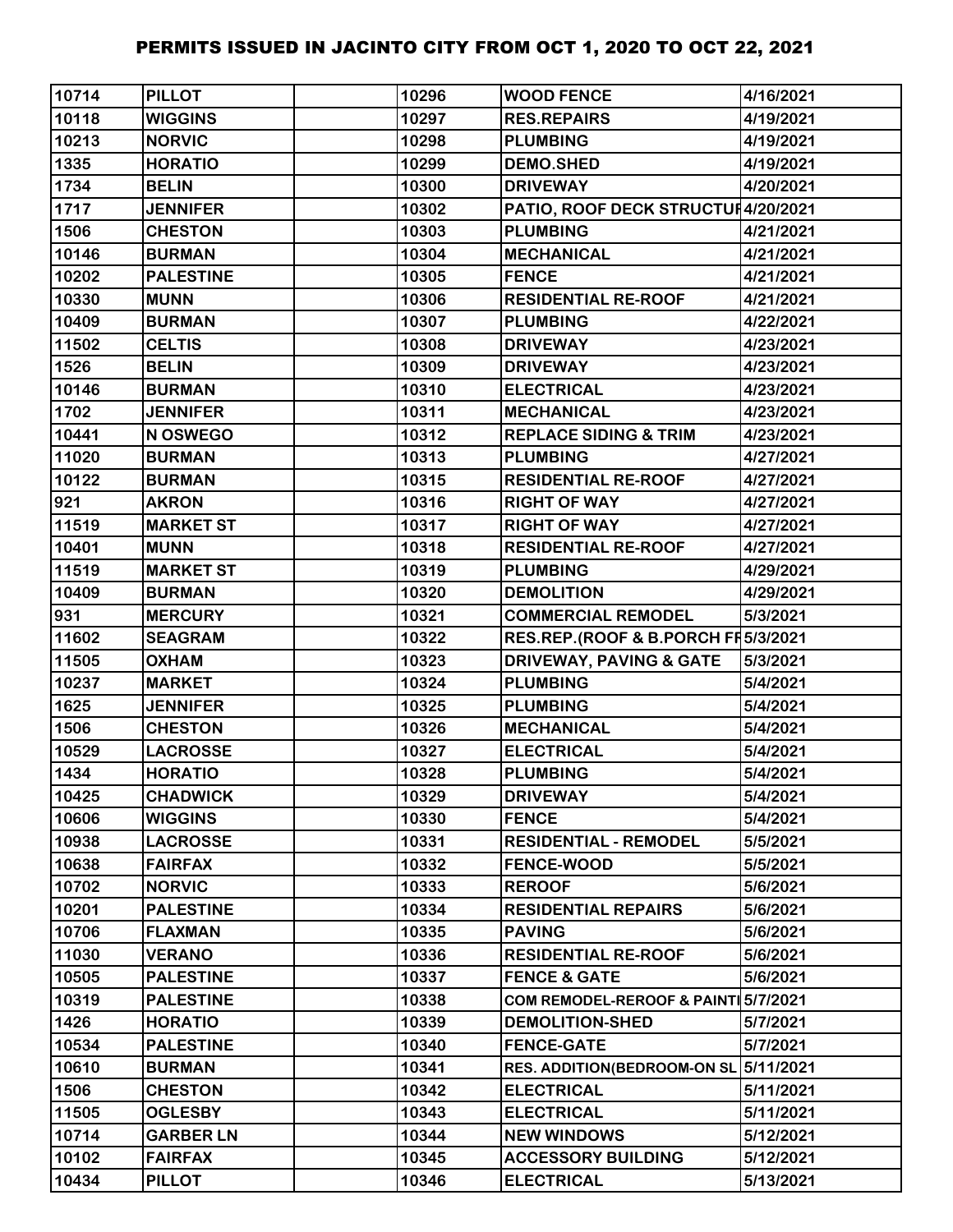| 10918           | <b>FLAXMAN</b>    | 10347 | <b>4FT TALL PICKET FENCE</b>             | 5/13/2021 |
|-----------------|-------------------|-------|------------------------------------------|-----------|
| 10345           | <b>N LACROSSE</b> | 10348 | <b>RESIDENTIAL RE-ROOF</b>               | 5/13/2021 |
| 10237           | <b>MARKET</b>     | 10349 | <b>MECHANICAL</b>                        | 5/14/2021 |
| 1702            | <b>JENNIFER</b>   | 10350 | <b>DRIVEWAY</b>                          | 5/14/2021 |
| 11518           | <b>CELTIS</b>     | 10351 | <b>PLUMBING</b>                          | 5/14/2021 |
| 10209           | <b>RUMAR</b>      | 10352 | <b>GAZEBO</b>                            | 5/14/2021 |
| 11009           | <b>WIGGINS</b>    | 10353 | <b>PLUMBING</b>                          | 5/17/2021 |
| 10433           | <b>LANE</b>       | 10354 | <b>LEVEL BLOCK &amp; BASE FOUNDATION</b> | 5/17/2021 |
| 10501           | <b>WIGGINS</b>    | 10355 | <b>RESIDENTIAL RE-ROOF</b>               | 5/17/2021 |
| 10824           | <b>INVIERNO</b>   | 10356 | <b>LEVEL BLK &amp; BASE AND ADDITION</b> | 5/17/2021 |
| 10510           | <b>CHADWICK</b>   | 10357 | <b>DRIVEWAY</b>                          | 5/18/2021 |
| 10345           | <b>LANE</b>       | 10358 | <b>RESIDENTIAL ADDITION</b>              | 5/18/2021 |
| 10533           | <b>BURMAN</b>     | 10359 | <b>FENCE &amp; RESIDENTIAL REPAIRS</b>   | 5/18/2021 |
| 11013           | <b>VERANO</b>     | 10360 | <b>LEVEL BLK &amp; BASE AND RE-ROOF</b>  | 5/18/2021 |
| 10909           | <b>OSWEGO</b>     | 10361 | <b>RESIDENTIAL REPAIRS</b>               | 5/18/2021 |
| 1705            | <b>SERPENTINE</b> | 10362 | <b>GENERATOR</b>                         | 5/19/2021 |
| 1705            | <b>SERPENTINE</b> | 10363 | <b>ELECTRICAL</b>                        | 5/19/2021 |
| 1705            | <b>SERPENTINE</b> | 10364 | <b>PLUMBING</b>                          | 5/19/2021 |
| 10225           | <b>MUNN</b>       | 10365 | <b>WOOD FENCE</b>                        | 5/20/2021 |
| 10517           | <b>CHADWICK</b>   | 10366 | <b>RESIDENTIAL RE-ROOF</b>               | 5/19/2021 |
| 1317            | <b>BELIN</b>      | 10367 | <b>PLUMBING</b>                          | 5/20/2021 |
| 11513           | <b>SEAGRAM</b>    | 10368 | <b>ACCESORY BUILDING</b>                 | 5/21/2021 |
| 10337           | <b>PILLOT</b>     | 10369 | <b>PAVING</b>                            | 5/21/2021 |
| 1627            | <b>CHAZEN</b>     | 10370 | <b>RESIDENTIAL RE-ROOF</b>               | 5/21/2021 |
| 10510           | <b>FLAXMAN</b>    | 10371 | <b>FENCE</b>                             | 5/21/2021 |
| 10909           | <b>INVIERNO</b>   | 10372 | <b>RESIDENTIAL RE-ROOF</b>               | 6/4/2021  |
| 10727           | <b>MUNN</b>       | 10373 | <b>DRIVEWAY</b>                          | 5/25/2021 |
| 10402           | <b>FLAXMAN</b>    | 10374 | <b>RES.REP (WINDOWS)</b>                 | 5/26/2021 |
| SC <sub>2</sub> | <b>BURMAN</b>     | 10375 | <b>ELECTRICAL</b>                        | 5/26/2021 |
| 10117           | <b>LANE</b>       | 10376 | <b>RES.REM.(SOLAR PANELS)</b>            | 5/26/2021 |
| 10117           | <b>LANE</b>       | 10377 | <b>ELECTRICAL</b>                        | 5/26/2021 |
| 10425           | <b>PILLOT</b>     | 10378 | <b>REROOF</b>                            | 5/26/2021 |
| 10346           | <b>MUNN</b>       | 10379 | <b>REROOF</b>                            | 5/26/2021 |
| 1022            | <b>AKRON</b>      | 10380 | <b>REROOF</b>                            | 5/26/2021 |
| 10922           | <b>LACROSSE</b>   | 10381 | <b>DRIVEWAY</b>                          | 5/27/2021 |
| 10713           | <b>FAIRFAX</b>    | 10382 | <b>ELECTRICAL</b>                        | 5/28/2021 |
| 1406            | <b>BELIN</b>      | 10383 | <b>GENERATOR</b>                         | 5/28/2021 |
| 1406            | <b>BELIN</b>      | 10384 | <b>ELECTRICAL</b>                        | 5/28/2021 |
| 1506            | <b>CHESTON</b>    | 10385 | <b>DRIVEWAY</b>                          | 5/28/2021 |
| 1701            | <b>CHAZEN</b>     | 10386 | PAVING(WALKWAY&PATIO)                    | 5/28/2021 |
| 10429           | <b>LANE</b>       | 10387 | <b>PLUMBING</b>                          | 5/28/2021 |
| 10702           | <b>BURMAN</b>     | 10388 | <b>REPLACE SIDING</b>                    | 6/1/2021  |
| 10502           | <b>PILLOT</b>     | 10389 | <b>DRIVEWAY</b>                          | 6/1/2021  |
| 1006            | <b>DACUS</b>      | 10390 | <b>PLUMBING</b>                          | 6/1/2021  |
| 10638           | <b>FAIRFAX</b>    | 10391 | <b>PAVING</b>                            | 6/1/2021  |
| 11419           | <b>MUNN</b>       | 10392 | <b>PLUMBING</b>                          | 6/2/2021  |
| 11030           | <b>VERANO</b>     | 10393 | <b>PATIO</b>                             | 6/2/2021  |
| 11037           | <b>MARKET</b>     | 10394 | <b>ELECTRICAL</b>                        | 6/3/2021  |
| 11618           | <b>SEAGRAM</b>    | 10395 | <b>DRIVEWAY</b>                          | 6/3/2021  |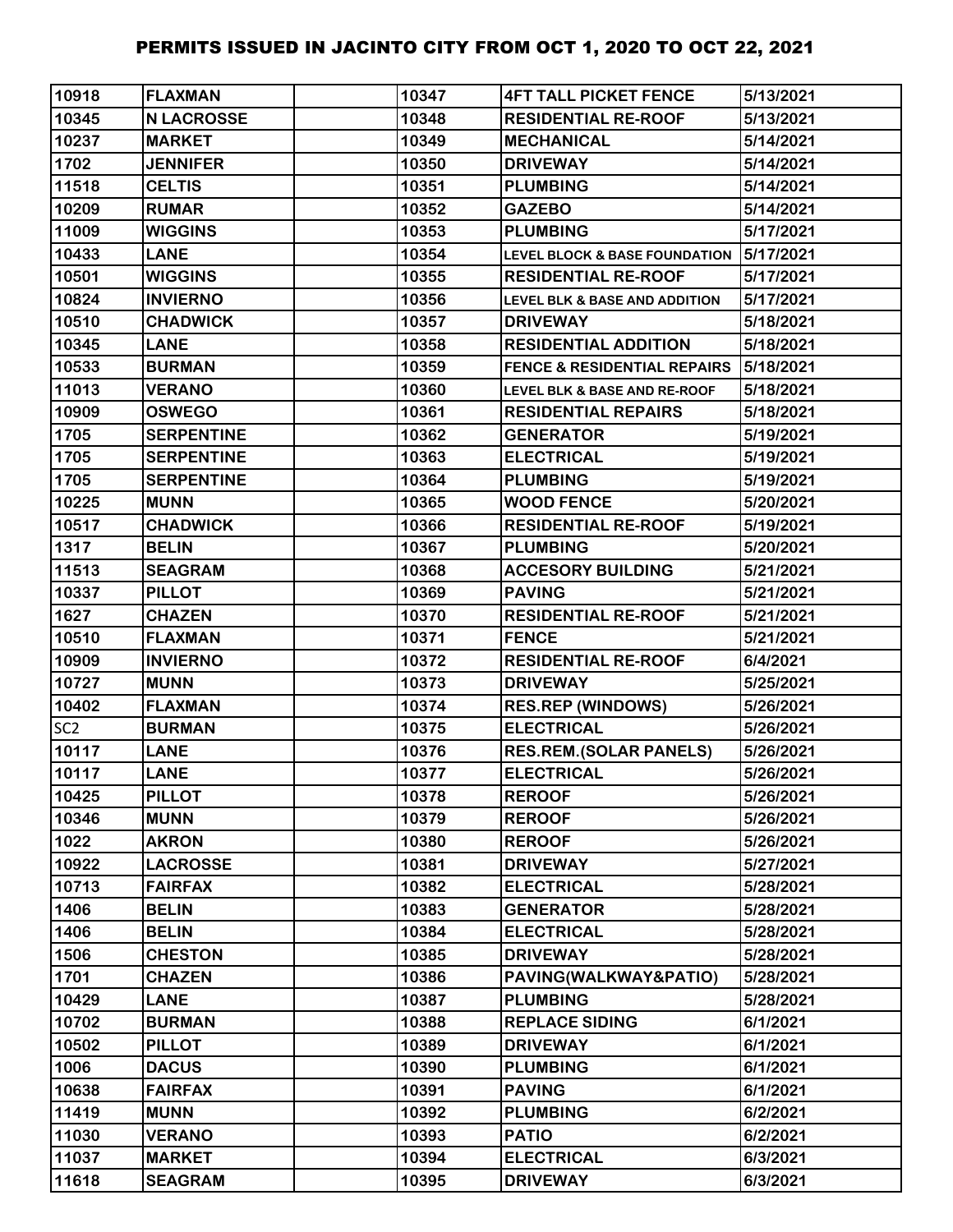| 11110 | <b>MUSCATINE</b>  |     | 10396 | <b>RESIDENTIAL REPAIRS</b>            | 6/3/2021  |
|-------|-------------------|-----|-------|---------------------------------------|-----------|
| 10533 | <b>WIGGINS</b>    |     | 10397 | <b>ELECTRICAL</b>                     | 6/4/2021  |
| 10533 | <b>WIGGINS</b>    |     | 10398 | SOLAR PANEL INSTALLATION 6/4/2021     |           |
| 10426 | <b>PALESTINE</b>  |     | 10399 | <b>GRADE/FILL DIRT</b>                | 6/4/2021  |
| 10213 | <b>BURMAN</b>     |     | 10400 | <b>ELECTRICAL</b>                     | 6/7/2021  |
| 11510 | <b>OXHAM</b>      |     | 10401 | <b>MECHANICAL</b>                     | 6/7/2021  |
| 1501  | <b>MERCURY</b>    |     | 10402 | <b>ELECTRICAL</b>                     | 6/7/2021  |
| 1006  | <b>DACUS</b>      |     | 10403 | <b>DEMOLITION-HOUSE</b>               | 6/8/2021  |
| 931   | <b>MERCURY</b>    | B   | 10404 | <b>ELECTRICAL</b>                     | 6/9/2021  |
| 931   | <b>MERCURY</b>    | Α   | 10405 | ELECTRICAL #4124                      | 6/9/2021  |
| 10434 | <b>BURMAN</b>     |     | 10406 | <b>MECHANICAL</b>                     | 6/9/2021  |
| 10237 | <b>MARKET</b>     |     | 10407 | PLUMBING 4" FIRE LINE                 | 6/9/2021  |
| 10309 | <b>PILLOT</b>     |     | 10408 | <b>PLUMBING</b>                       | 6/9/2021  |
| 10121 | <b>CHADWICK</b>   |     | 10409 | <b>ELECTRICAL</b>                     | 6/9/2021  |
| 10245 | <b>MUNN</b>       |     | 10410 | <b>DRIVEWAY</b>                       | 6/9/2021  |
| 1729  | <b>JENNIFER</b>   |     | 10411 | <b>REROOF AND REPAIR FENCE</b>        | 6/10/2021 |
| 10804 | <b>MUNN</b>       |     | 10412 | <b>ELECTRICAL</b>                     | 6/10/2021 |
| 1704  | <b>HOLLAND#1</b>  |     | 10413 | <b>GAS TEST</b>                       | 6/10/2021 |
| 10402 | <b>SLACROSSE</b>  |     | 10414 | <b>REROOF</b>                         | 6/10/2021 |
| 10329 | <b>NORVIC</b>     |     | 10415 | <b>PLUMBING</b>                       | 6/10/2021 |
| 10117 | <b>LANE</b>       |     | 10416 | <b>DRIVEWAY</b>                       | 6/10/2021 |
| 10334 | <b>N LACROSSE</b> |     | 10417 | <b>RESIDENTIAL REPAIRS</b>            | 6/10/2021 |
| 11211 | <b>MUNN</b>       |     | 10418 | PAVING CRUSHED ASPHALT                | 6/11/2021 |
| 10222 | <b>WIGGINS</b>    |     | 10419 | <b>RESIDENTIAL RE-ROOF</b>            | 6/14/2021 |
| 1522  | <b>CHESTON</b>    |     | 10420 | <b>RESIDENTIAL RE-ROOF</b>            | 6/14/2021 |
| 1501  | <b>SERPENTINE</b> |     | 10421 | <b>RESIDENTIAL RE-ROOF</b>            | 6/15/2021 |
| 10301 | <b>FAIRFAX</b>    |     | 10422 | <b>RESIDENTIAL RE-ROOF</b>            | 6/15/2021 |
| 1406  | <b>BELIN</b>      |     | 10423 | <b>PLUMBING</b>                       | 6/16/2021 |
| 10511 | <b>LACROSSE</b>   | 239 | 10424 | <b>ELECTRICAL</b>                     | 6/16/2021 |
| 10511 | <b>LACROSSE</b>   | 240 | 10425 | <b>ELECTRICAL</b>                     | 6/16/2021 |
| 10511 | <b>LACROSSE</b>   | 228 | 10426 | <b>ELECTRICAL</b>                     | 6/16/2021 |
| 10511 | <b>LACROSSE</b>   |     | 10427 | <b>ELECTRICAL</b>                     | 6/16/2021 |
| 11121 | <b>MARKET D</b>   |     | 10428 | <b>COMMERCIAL RE-ROOF</b>             | 6/16/2021 |
| 10337 | <b>BURMAN</b>     |     | 10429 | <b>FENCE</b>                          | 6/16/2021 |
| 10201 | <b>PALESTINE</b>  |     | 10430 | <b>ELECTRICAL</b>                     | 6/17/2021 |
| 10611 | <b>PALESTINE</b>  |     | 10431 | PARTIAL DEMOLITION BACK BLD 6/17/2021 |           |
| 10326 | <b>PALESTINE</b>  | В   | 10432 | <b>ELECTRICAL</b>                     | 6/17/2021 |
| 10209 | <b>RUMAR</b>      |     | 10433 | <b>WOOD SHED</b>                      | 6/18/2021 |
| 10102 | <b>NORVIC</b>     |     | 10434 | <b>RES.RE-ROOF</b>                    | 6/21/2021 |
| 10206 | <b>FLAXMAN</b>    |     | 10435 | <b>WOOD FENCE</b>                     | 6/21/2021 |
| 1611  | <b>JENNIFER</b>   |     | 10436 | <b>FENCE</b>                          | 6/21/2021 |
| 1418  | <b>JENNIFER</b>   |     | 10437 | <b>PLB</b>                            | 6/23/2021 |
| 10309 | <b>PILLOT</b>     |     | 10438 | <b>ELEC</b>                           | 6/23/2021 |
| 10610 | <b>BURMAN</b>     |     | 10439 | <b>PLB</b>                            | 6/24/2021 |
| 10613 | <b>FAIRFAX</b>    |     | 10440 | <b>LEVEL-BLK &amp; BASE</b>           | 6/25/2021 |
| 1418  | <b>HORATIO</b>    |     | 10441 | DRIVEWAY & METAL CARPORT 6/25/2021    |           |
| 10606 | <b>PILLOT</b>     |     | 10443 | <b>PAVING</b>                         | 6/25/2021 |
| 10630 | <b>FLAXMAN</b>    |     | 10444 | <b>PLB</b>                            | 6/25/2021 |
| 1113  | <b>SIESTA</b>     |     | 10445 | <b>PLB</b>                            | 6/25/2021 |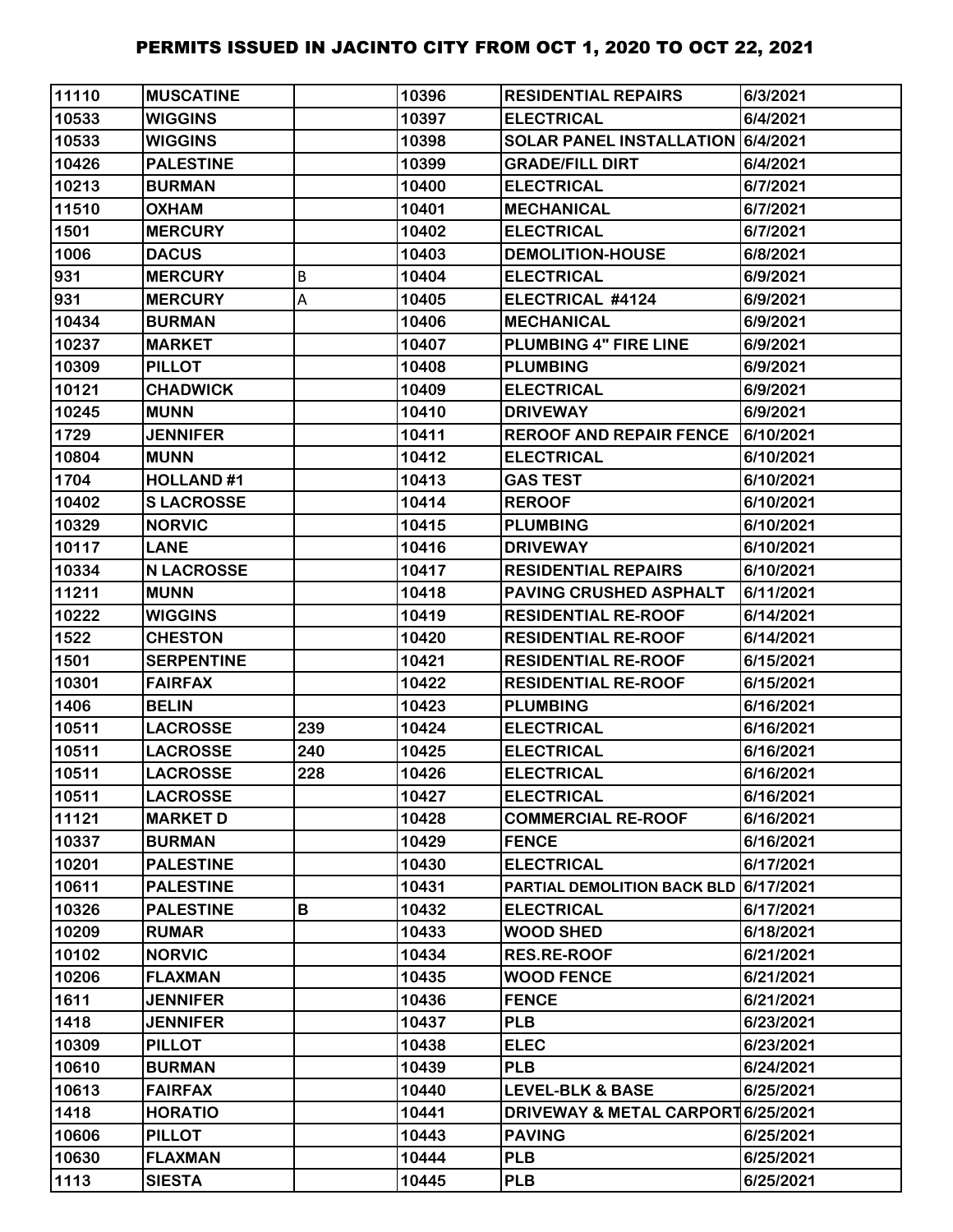| 10438 | <b>MUSCATINE</b>    |   | 10446 | <b>PAVING</b>                                 | 6/25/2021 |
|-------|---------------------|---|-------|-----------------------------------------------|-----------|
| 11102 | <b>EAST FWY</b>     | B | 10552 | <b>ELECTRICAL</b>                             | 2/11/2021 |
| 10145 | <b>MUNN</b>         |   | 10447 | <b>WOOD FENCE</b>                             | 6/25/2021 |
| 10217 | <b>PILLOT</b>       |   | 10448 | <b>WOOD FENCE</b>                             | 6/25/2021 |
| 10430 | <b>MUSCATINE</b>    |   | 10449 | <b>MECHANICAL</b>                             | 6/25/2021 |
| 10617 | <b>FLAXMAN</b>      |   | 10450 | <b>RESIDENTIAL RE-ROOF</b>                    | 6/28/2021 |
| 9990  | <b>EAST FWY</b>     |   | 10451 | STORM DAMAGE DEMOLITION 6/29/2021             |           |
| 11030 | <b>VERANO</b>       |   | 10452 | <b>CARPORT</b>                                | 6/29/2021 |
| 10910 | <b>MUNN</b>         |   | 10453 | <b>ELECTRICAL</b>                             | 6/30/2021 |
| 10618 | <b>PILLOT</b>       |   | 10454 | <b>PAVING</b>                                 | 7/1/2021  |
| 10506 | <b>WIGGINS</b>      |   | 10455 | PORCH AND RES. RE-ROOF                        | 7/1/2021  |
| 10134 | <b>PILLOT</b>       |   | 10456 | <b>FENCE</b>                                  | 7/1/2021  |
| 1722  | <b>CHAZEN</b>       |   | 10457 | <b>REPAIR PORCH &amp; SHED</b>                | 7/1/2021  |
| 10309 | <b>PILLOT</b>       |   | 10458 | <b>DEMOLITION OF GARAGE</b>                   | 7/1/2021  |
| 10138 | <b>MUSCATINE</b>    |   | 10459 | <b>ELECTRICAL</b>                             | 7/2/2021  |
| 10911 | <b>MUNN</b>         |   | 10460 | <b>CARPORT</b>                                | 7/2/2021  |
| 10417 | N OSWEGO            |   | 10461 | <b>FENCE</b>                                  | 7/2/2021  |
| 10625 | <b>NORVIC</b>       |   | 10462 | <b>RESIDENTIAL REPAIRS</b>                    | 7/6/2021  |
| 10625 | <b>NORVIC</b>       |   | 10463 | <b>PLUMBING</b>                               | 7/6/2021  |
| 10314 | <b>FLAXMAN</b>      |   | 10464 | <b>RESIDENTIAL RE-ROOF</b>                    | 7/6/2021  |
| 9990  | <b>EAST FREEWAY</b> | C | 10465 | <b>ELECTRICAL</b>                             | 7/7/2021  |
| 9701  | <b>MARKET</b>       |   | 10466 | <b>ELECTRICAL</b>                             | 7/7/2021  |
| 10521 | <b>WIGGINS</b>      |   | 10467 | <b>REPLACE SIDING AND WINDOV 7/7/2021</b>     |           |
| 10129 | <b>FAIRFAX</b>      |   | 10468 | <b>RESIDENTIAL RE-ROOF</b>                    | 7/7/2021  |
| 10414 | <b>FLAXMAN</b>      |   | 10469 | <b>RESIDENTIAL RE-ROOF</b>                    | 7/7/2021  |
| 10414 | <b>SLACROSSE</b>    |   | 10470 | <b>RESIDENTIAL ADDITION &amp; POR7/7/2021</b> |           |
| 10733 | <b>BURMAN</b>       |   | 10471 | <b>PAVING</b>                                 | 7/8/2021  |
| 9990  | <b>EAST FWY</b>     | В | 10472 | <b>PLUMBING</b>                               | 7/8/2021  |
| 1317  | <b>SERPENTINE</b>   |   | 10473 | <b>RESIDENTIAL RE-ROOF</b>                    | 7/9/2021  |
| 10430 | <b>MUSCATINE</b>    |   | 10474 | <b>ELECTRICAL</b>                             | 7/9/2021  |
| 10430 | <b>PALESTINE</b>    |   | 10475 | <b>BRICK SIDING</b>                           | 7/9/2021  |
| 9990  | <b>EAST FWY</b>     |   | 10476 | <b>COMMERCIAL REMODEL</b>                     | 7/12/2021 |
| 10613 | <b>MUSCATINE</b>    |   | 10477 | <b>ELECTRICAL</b>                             | 7/12/2021 |
| 10309 | <b>PILLOT</b>       |   | 10478 | <b>FENCE</b>                                  | 7/12/2021 |
| 10941 | <b>VERANO</b>       |   | 10479 | <b>REROOF</b>                                 | 7/13/2021 |
| 11618 | <b>SEAGRAM</b>      |   | 10480 | <b>RESIDENTIAL REPAIRS</b>                    | 7/13/2021 |
| 918   | <b>MERCURY</b>      | 1 | 10481 | <b>COMMERCIAL REMODEL</b>                     | 7/13/2021 |
| 1702  | <b>BELIN</b>        |   | 10482 | <b>RESIDENTIAL ADDITION</b>                   | 7/13/2021 |
| 10129 | <b>CHADWICK</b>     |   | 10483 | <b>RESIDENTIAL RE-ROOF</b>                    | 7/14/2021 |
| 1705  | <b>SERPENTINE</b>   |   | 10484 | <b>PLUMBING</b>                               | 7/14/2021 |
| 10341 | <b>PALESTINE</b>    |   | 10485 | 2 WALL SIGNS & ONE POLE SI07/14/2021          |           |
| 10341 | <b>PALESTINE</b>    |   | 10486 | <b>ELECTRICAL FOR SIGNS</b>                   | 7/14/2021 |
| 11406 | <b>MUNN</b>         |   | 10487 | <b>PAVING (IN BACK)</b>                       | 7/15/2021 |
| 10421 | <b>LANE</b>         |   | 10488 | <b>PLUMBING</b>                               | 7/16/2021 |
| 918   | <b>MERCURY</b>      | 1 | 10489 | <b>ELECTRICAL</b>                             | 7/16/2021 |
| 1602  | <b>CASPERSON</b>    |   | 10490 | <b>RESIDENTIAL RE-ROOF</b>                    | 7/16/2021 |
| 10517 | <b>WIGGINS</b>      |   | 10491 | <b>RESIDENTIAL REPAIRS</b>                    | 7/16/2021 |
| 10517 | <b>WIGGINS</b>      |   | 10492 | <b>ELECTRICAL</b>                             | 7/16/2021 |
| 10345 | <b>LANE</b>         |   | 10493 | <b>ELECTRICAL</b>                             | 7/19/2021 |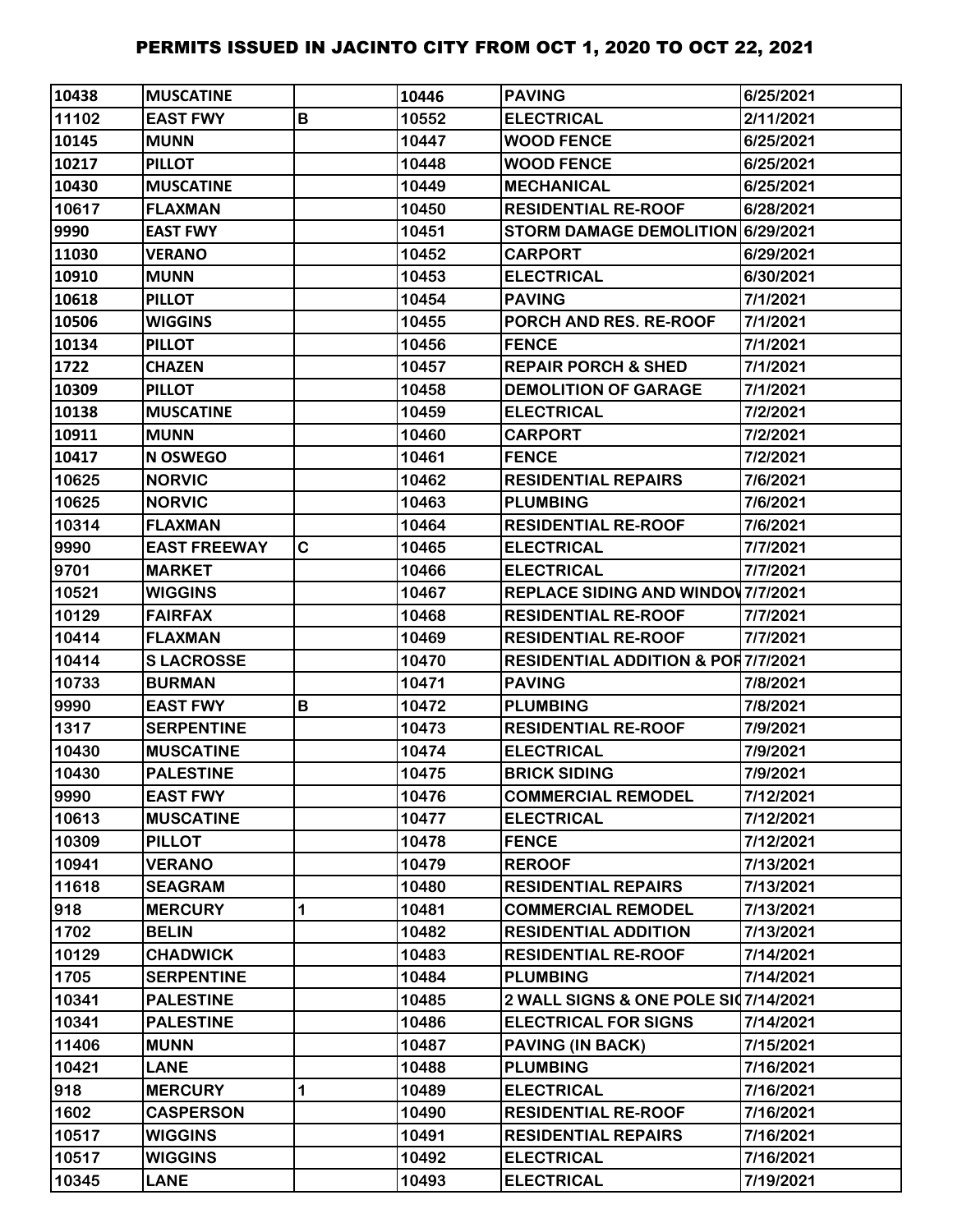| 10533 | <b>WIGGINS</b>    |     | 10494 | <b>2 DRIVEWAYS</b>                        | 7/20/2021 |
|-------|-------------------|-----|-------|-------------------------------------------|-----------|
| 1101  | <b>HOLLAND</b>    | B   | 10495 | <b>ELECTRICAL</b>                         | 7/20/2021 |
| 10117 | <b>RUMAR</b>      |     | 10496 | <b>RESIDENTIAL RE-ROOF</b>                | 7/20/2021 |
| 10345 | <b>LAND</b>       |     | 10497 | <b>PLUMBING</b>                           | 7/20/2021 |
| 10114 | <b>CHADWICK</b>   |     | 10498 | <b>ELECTRICAL</b>                         | 7/21/2021 |
| 10241 | <b>FLAXMAN</b>    |     | 10499 | <b>FENCE</b>                              | 7/21/2021 |
| 10337 | <b>PILLOT</b>     |     | 10500 | <b>GARAGE ADDIITION</b>                   | 7/21/2021 |
| 11502 | <b>TILLIA</b>     |     | 10501 | <b>PLUMBING</b>                           | 7/21/2021 |
| 10521 | <b>WIGGINS</b>    |     | 10502 | <b>RESIDENTIAL RE-ROOF</b>                | 7/21/2021 |
| 1626  | <b>JENNIFER</b>   |     | 10503 | <b>RESIDENTIAL REPAIRS</b>                | 7/21/2021 |
| 11009 | <b>MUSCATINE</b>  |     | 10504 | <b>FENCE</b>                              | 7/22/2021 |
| 10309 | <b>PILLOT</b>     |     | 10505 | <b>CARPORT</b>                            | 7/23/2021 |
| 1613  | <b>MERCURY</b>    |     | 10506 | <b>NEW COMMERCIAL BUILDING 17/26/2021</b> |           |
| 1725  | <b>HOLLAND</b>    |     | 10507 | <b>GRADE/FILL DIRT</b>                    | 7/26/2021 |
| 11005 | <b>MUSCATINE</b>  |     | 10508 | <b>FENCE</b>                              | 7/26/2021 |
| 10417 | N OSWEGO          |     | 10509 | <b>6 FT WOODEN GATE</b>                   | 7/27/2021 |
| 11009 | <b>LACROSSE</b>   |     | 10510 | <b>RES. FOUNDATION REPAIR</b>             | 7/28/2021 |
| 11017 | <b>LACROSSE</b>   |     | 10511 | <b>RESIDENTIAL FOUNDATION RE7/28/2021</b> |           |
| 10506 | <b>PILLOT</b>     |     | 10512 | <b>METAL CARPORT</b>                      | 7/28/2021 |
| 10217 | <b>FLAXMAN</b>    |     | 10513 | <b>ACCESSORY BUILDING</b>                 | 7/29/2021 |
| 10518 | <b>WIGGINS</b>    |     | 10514 | <b>DRIVEWAY</b>                           | 7/29/2021 |
| 10414 | <b>SLACROSSE</b>  |     | 10515 | <b>ELECTRICAL</b>                         | 7/29/2021 |
| 1406  | <b>SERPENTINE</b> |     | 10516 | <b>RESIDENTIAL RE-ROOF</b>                | 7/30/2021 |
| 10406 | <b>MUNN</b>       |     | 10517 | <b>RESIDENTIAL RE-ROOF</b>                | 8/2/2021  |
| 10313 | <b>WIGGINS</b>    |     | 10518 | <b>PLUMBING</b>                           | 8/3/2021  |
| 1721  | <b>CHESTON</b>    |     | 10519 | <b>GATE</b>                               | 8/3/2021  |
| 1401  | <b>SERPENTINE</b> |     | 10520 | <b>FENCE</b>                              | 8/3/2021  |
| 1109  | <b>MERCURY</b>    |     | 10521 | <b>WOOD FENCE</b>                         | 8/3/2021  |
| 1106  | <b>DACUS</b>      |     | 10522 | <b>FENCE</b>                              | 8/3/2021  |
| 1407  | <b>HORATIO</b>    |     | 10523 | <b>RESIDENTIAL REPAIRS</b>                | 8/5/2021  |
| 11519 | <b>MARKET ST</b>  |     | 10524 | PLB- UNDERGROUND 6"FIRE LINE              | 8/4/2021  |
| 10827 | <b>FLAXMAN</b>    |     | 10525 | <b>MECHANICAL</b>                         | 8/6/2021  |
| 10934 | <b>LACROSSE</b>   |     | 10526 | <b>PLUMBING</b>                           | 8/6/2021  |
| 11109 | <b>VERANO</b>     |     | 10527 | <b>PLUMBING</b>                           | 8/9/2021  |
| 11505 | <b>OGLESBY</b>    |     | 10528 | <b>ELECTRICAL</b>                         | 8/10/2021 |
| 10705 | <b>MUSCATINE</b>  |     | 10529 | <b>CARPORT-METAL</b>                      | 8/10/2021 |
| 10825 | <b>MUSCATINE</b>  |     | 10530 | <b>REPLACE SIDING</b>                     | 8/10/2021 |
| 935   | <b>MERCURY</b>    |     | 10531 | <b>DOUBLE SIDED SIGN</b>                  | 8/10/2021 |
| 935   | <b>MERCURY</b>    |     | 10532 | <b>ELECTRICAL</b>                         | 8/10/2021 |
| 10249 | <b>BURMAN</b>     |     | 10533 | <b>PAVING</b>                             | 8/10/2021 |
| 10506 | <b>CHADWICK</b>   |     | 10534 | <b>DRIVEWAY</b>                           | 8/10/2021 |
| 10530 | <b>PALESTINE</b>  |     | 10535 | <b>RESIDENTIAL - REMODEL</b>              | 8/11/2021 |
| 11410 | <b>EAST FWY</b>   | 150 | 10536 | <b>WALL SIGN</b>                          | 8/11/2021 |
| 11410 | <b>EAST FWY</b>   | 150 | 10537 | <b>ELECTRICAL</b>                         | 8/11/2021 |
| 11030 | <b>VERANO</b>     |     | 10538 | <b>DRIVEWAY</b>                           | 8/11/2021 |
| 1622  | <b>CHESTON</b>    |     | 10539 | <b>PLUMBING</b>                           | 8/12/2021 |
| 11022 | <b>FLAXMAN</b>    |     | 10540 | <b>PLUMBING</b>                           | 8/12/2021 |
| 10634 | <b>WIGGINS</b>    |     | 10541 | <b>RESIDENTIAL RE-ROOF</b>                | 8/12/2021 |
| 10249 | <b>WIGGINS</b>    |     | 10542 | <b>RESIDENTIAL RE-ROOF</b>                | 8/12/2021 |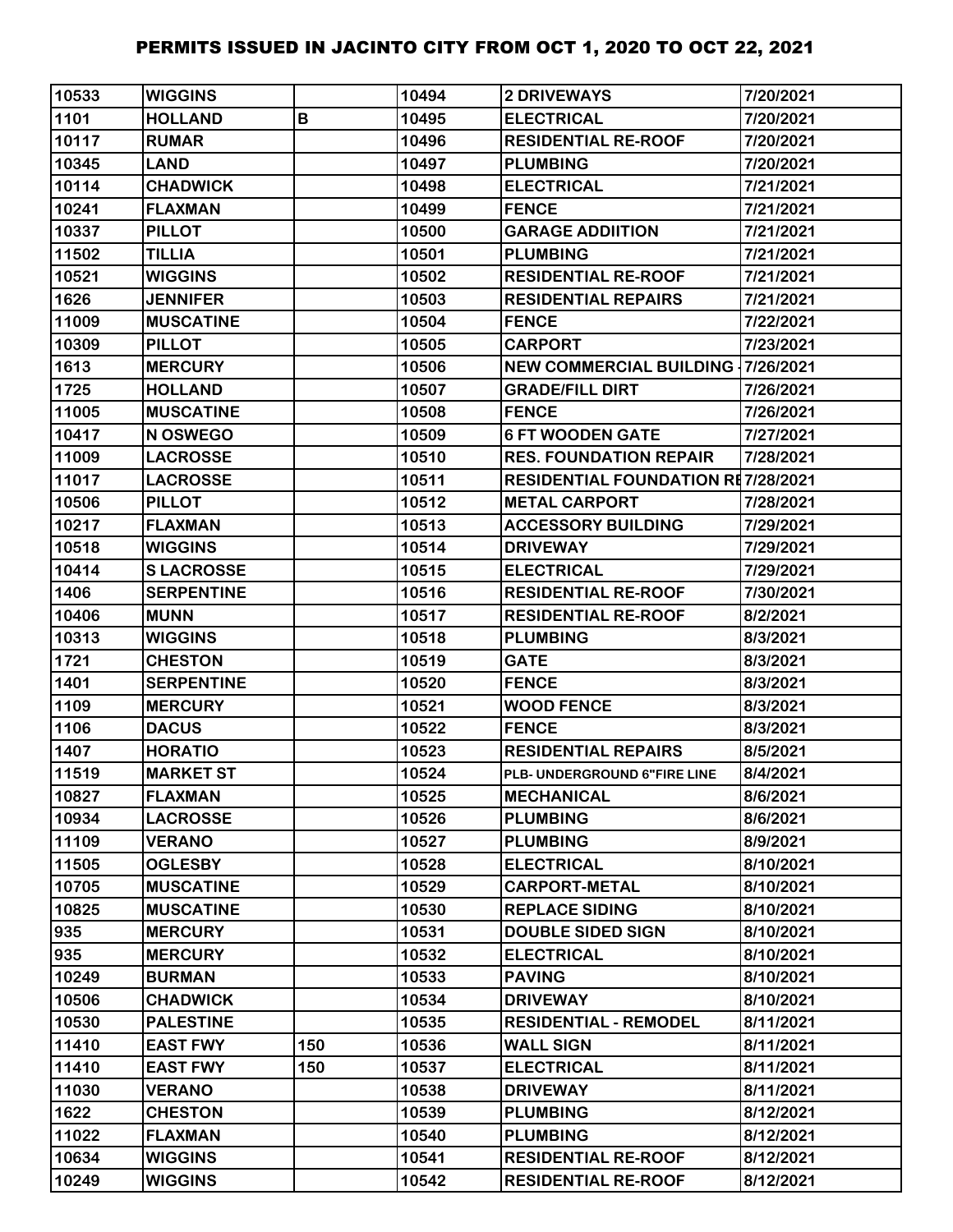| 10425 | <b>FLAXMAN</b>      |     | 10543     | <b>RESIDENTIAL RE-ROOF</b>          | 8/13/2021 |
|-------|---------------------|-----|-----------|-------------------------------------|-----------|
| 10509 | <b>LANE</b>         |     | 10544     | <b>CARPORT</b>                      | 8/13/2021 |
| 1306  | <b>SERPENTINE</b>   |     | 10545     | <b>RESIDENTIAL RE-ROOF</b>          | 8/16/2021 |
| 10821 | <b>LANE</b>         |     | 10546     | PAVING(ASPHALT OVERLAY-P 8/16/2021  |           |
| 10345 | N OSWEGO            |     | 10547     | <b>ELECTRICAL</b>                   | 8/16/2021 |
| 1106  | <b>DACUS</b>        |     | 10548     | <b>DEMOLITION OF GARAGE</b>         | 8/16/2021 |
| 1722  | <b>CASPERSON</b>    |     | 10549     | <b>REROOF</b>                       | 8/16/2021 |
| 1529  | <b>JENNIFER</b>     |     | 10550     | <b>MECHANICAL</b>                   | 8/17/2021 |
| 11514 | <b>CELTIS</b>       |     | 10551     | <b>DRIVEWAY</b>                     | 8/17/2021 |
| 10629 | <b>BURMAN</b>       |     | 10552     | <b>DRIVEWAY</b>                     | 8/17/2021 |
| 10101 | <b>PILLOT</b>       |     | 10553     | <b>RESIDENTIAL REPAIRS</b>          | 8/18/2021 |
| 1525  | <b>CHESTON</b>      |     | 10554     | <b>RESIDENTIAL RE-ROOF</b>          | 8/18/2021 |
| 1613  | <b>MERCURY</b>      |     | 10555     | <b>PLUMBING</b>                     | 8/18/2021 |
| 1413  | <b>CHESTON</b>      |     | 10556     | <b>FENCE</b>                        | 8/19/2021 |
| 10731 | <b>MUNN</b>         |     | 10557     | <b>FENCE</b>                        | 8/20/2021 |
| 10727 | <b>MUNN</b>         |     | 10558     | <b>FENCE</b>                        | 8/20/2021 |
| 10901 | <b>MARKET</b>       |     | 10559     | <b>PAVING</b>                       | 8/20/2021 |
| 10705 | <b>BURMAN</b>       |     | 10560     | <b>MECHANICAL</b>                   | 8/20/2021 |
| 10533 | <b>WIGGINS</b>      |     | 10561     | <b>FENCE</b>                        | 8/20/2021 |
| 1407  | <b>HORATIO</b>      |     | 10562     | <b>PAVING</b>                       | 8/23/2021 |
| 1430  | <b>HORATIO</b>      |     | 10563     | <b>CARPORT AND PAVING</b>           | 8/23/2021 |
| 11017 | <b>LACROSSE</b>     |     | 10564     | <b>RESIDENTIAL REPAIRS</b>          | 8/24/2021 |
| 1529  | <b>JENNIFER</b>     |     | 10565     | <b>PLUMBING</b>                     | 8/25/2021 |
| 918   | <b>MERCURY</b>      |     | 110566    | <b>PLUMBING</b>                     | 8/26/2021 |
| 10610 | <b>LACROSSE</b>     |     | 10567     | <b>DRIVEWAY</b>                     | 8/26/2021 |
| 10906 | <b>FLAXMAN</b>      |     | 10568     | <b>BACK PORCH</b>                   | 8/26/2021 |
| 10342 | <b>NORVIC</b>       |     | 10569     | <b>PAVING-SLAB ONLY</b>             | 8/27/2021 |
| 10602 | <b>PILLOT</b>       |     | 10570     | <b>RES. REP (REPLACE POST</b>       | 8/27/2021 |
| 10138 | <b>CHADWICK</b>     |     | 10571     | <b>REROOF-SHINGLES ONLY</b>         | 8/30/2021 |
| 10145 | <b>WIGGINS</b>      |     | 10572     | <b>FENCE-WOOD</b>                   | 8/30/2021 |
| 10821 | <b>MUSCATINE</b>    |     | 10573     | <b>RESIDENTIAL REPAIRS</b>          | 8/31/2021 |
| 10114 | <b>PALESTINE</b>    |     | 10574     | <b>DEMOLITION OF EXISTING</b>       | 8/31/2021 |
| 10324 | <b>PALESTINE</b>    |     | 10575     | <b>PLUMBING</b>                     | 8/31/2021 |
| 11410 | <b>EAST FWY</b>     |     | 150 10576 | <b>ELECTRICAL</b>                   | 9/1/2021  |
| 1715  | <b>HOLLAND</b>      |     | 10577     | <b>ELECTRICAL</b>                   | 9/1/2021  |
| 11505 | <b>OGLESBY</b>      |     | 10578     | <b>PLUMBING</b>                     | 9/2/2021  |
| 10501 | <b>MUSCATINE</b>    |     | 10579     | <b>DEMOLITION OF INTERIOR</b>       | 9/3/2021  |
| 1704  | <b>HOLLAND</b>      |     | 10580     | <b>RESIDENTIAL RE-ROOF</b>          | 9/3/2021  |
| 1414  | <b>HORATIO</b>      |     | 10581     | <b>PLUMBING</b>                     | 9/7/2021  |
| 10145 | <b>CHADWICK</b>     |     | 10582     | <b>RESIDENTIAL RE-ROOF</b>          | 9/7/2021  |
| 10114 | <b>PALESTINE</b>    |     | 10583     | PLUMBING DISCONNECT                 | 9/7/2021  |
| 10402 | <b>S OSWEGO</b>     |     | 10584     | <b>DRIVEWAY</b>                     | 9/7/2021  |
| 10342 | <b>NORVIC</b>       |     | 10585     | <b>PLUMBING</b>                     | 9/7/2021  |
| 10214 | <b>PALESTINE</b>    |     | 10586     | DEMOLITION OF PORCH & SHE9/8/2021   |           |
| 1101  | <b>SIESTA</b>       |     | 10587     | <b>DEMOLITION-GARAGE</b>            | 9/8/2021  |
| 1026  | <b>AKRON</b>        |     | 10588     | RESIDENTIAL RE-ROOF (GARA 9/8/2021  |           |
| 10237 | <b>PILLOT</b>       |     | 10589     | NEW RESIDENTIAL - BUILDING 9/9/2021 |           |
| 11410 | <b>EAST FWY 150</b> | 150 | 10590     | <b>COMMERCIAL REMODEL</b>           | 9/9/2021  |
| 11202 | <b>OSWEGO</b>       |     | 10591     | <b>FOUNDATION REPAIR</b>            | 9/9/2021  |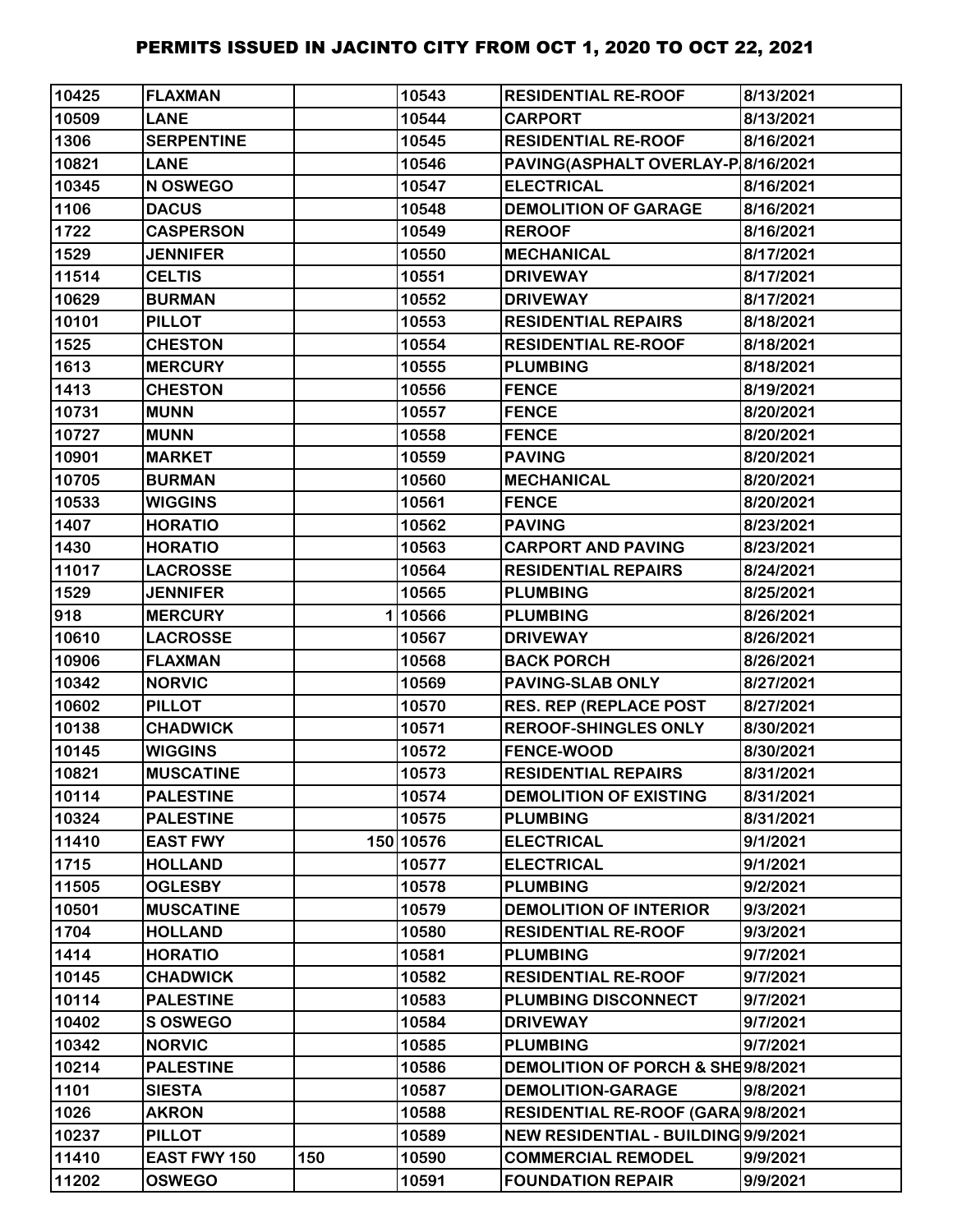| 10346 | <b>CHADWICK</b>   |     | 10592 | <b>FENCE-IRON- 6FT TALL</b>            | 9/9/2021  |
|-------|-------------------|-----|-------|----------------------------------------|-----------|
| 10705 | <b>FLAXMAN</b>    |     | 10593 | <b>ELECTRICAL</b>                      | 9/9/2021  |
| 9701  | <b>MARKET</b>     |     | 10594 | <b>COMMERCIAL REMODEL</b>              | 9/9/2021  |
| 10401 | <b>PALESTINE</b>  |     | 10595 | <b>ELECTRICAL</b>                      | 9/9/2021  |
| 10118 | <b>WIGGINS</b>    |     | 10596 | <b>REROOF</b>                          | 9/8/2021  |
| 1305  | <b>KILROY</b>     |     | 10597 | <b>ELECTRICAL</b>                      | 9/9/2021  |
| 10345 | <b>N LACROSSE</b> |     | 10598 | <b>FRONT PORCH</b>                     | 9/9/2021  |
| 10634 | <b>MUNN</b>       |     | 10599 | SOLAR PANEL INSTALLATION  9/10/2021    |           |
| 10634 | <b>MUNN</b>       |     | 10600 | <b>ELECTRICAL</b>                      | 9/10/2021 |
| 10242 | <b>PALESTINE</b>  |     | 10601 | <b>RESIDENTIAL REPAIRS-PAINT &amp;</b> | 9/10/2021 |
| 10414 | <b>CHADWICK</b>   |     | 10602 | RESIDENTIAL-REMODEL(ADDITI             | 9/10/2021 |
| 10205 | <b>LANE</b>       |     | 10603 | <b>RESIDENTIAL REPAIR</b>              | 9/13/2021 |
| 10509 | <b>BURMAN</b>     |     | 10604 | <b>CARPORT</b>                         | 9/14/2021 |
| 10602 | <b>LANE</b>       |     | 10605 | <b>PORCH &amp; REPAIR BALCONY</b>      | 9/16/2021 |
| 11420 | <b>LANE</b>       |     | 10606 | <b>RE-ROOF</b>                         | 9/16/2021 |
| 10313 | <b>WIGGINS</b>    |     | 10607 | <b>RES.REPAIRS</b>                     | 9/16/2021 |
| 11613 | <b>FLAXMAN</b>    |     | 10608 | <b>DRIVEWAY</b>                        | 9/16/2021 |
| 10337 | <b>BURMAN</b>     |     | 10609 | <b>FENCE</b>                           | 9/17/2021 |
| 11601 | <b>CELTIS</b>     |     | 10610 | <b>ELECTRICAL</b>                      | 9/17/2021 |
| 11605 | <b>CELTIS</b>     |     | 10611 | <b>ELECTRICAL</b>                      | 9/17/2021 |
| 1301  | <b>JENNIFER</b>   |     | 10612 | <b>ELECTRICAL</b>                      | 9/17/2021 |
| 10129 | <b>FAIRFAX</b>    |     | 10613 | <b>FENCE</b>                           | 9/17/2021 |
| 1101  | <b>HOLLAND</b>    |     | 10614 | <b>SIDING</b>                          | 9/20/2021 |
| 9701  | <b>MARKET</b>     |     | 10615 | <b>FENCE REPAIR</b>                    | 9/20/2021 |
| 10933 | <b>MUSCATINE</b>  |     | 10616 | <b>PLUMBING</b>                        | 9/20/2021 |
| 10522 | <b>NORVIC</b>     |     | 10617 | <b>PLUMBING</b>                        | 9/20/2021 |
| 10237 | <b>PILLOT</b>     |     | 10618 | <b>PLUMBING</b>                        | 9/21/2021 |
| 10149 | <b>FAIFAX</b>     |     | 10619 | <b>RE-ROOF</b>                         | 9/21/2021 |
| 10505 | <b>NORVIC</b>     |     | 10620 | <b>LEVEL</b>                           | 9/21/2021 |
| 10213 | <b>BURMAN</b>     |     | 10621 | <b>PLUMBING</b>                        | 9/22/2021 |
| 10414 | <b>BURMAN</b>     |     | 10622 | PORCH & RES.REPAIRS                    | 9/22/2021 |
| 1306  | <b>MERCURY</b>    |     | 10623 | <b>RE-ROOF</b>                         | 9/23/2021 |
| 11430 | <b>EAST FWY</b>   | 350 | 10624 | <b>RIGHT OF WAY</b>                    | 9/23/2021 |
| 11450 | <b>EAST FWY</b>   |     | 10625 | <b>RIGHT OF WAY</b>                    | 9/23/2021 |
| 10125 | <b>FAIRFAX</b>    |     | 10626 | <b>FENCE</b>                           | 9/24/2021 |
| 11410 | <b>EAST FWY</b>   | 150 | 10627 | <b>PLUMBING</b>                        | 9/24/2021 |
| 10317 | <b>BURMAN</b>     |     | 10628 | <b>FENCE</b>                           | 9/24/2021 |
| 10602 | <b>CHADWICK</b>   |     | 10629 | <b>RES. REPAIRS</b>                    | 9/24/2021 |
| 10701 | <b>MUSCATINE</b>  |     | 10630 | <b>PAVING</b>                          | 9/24/2021 |
| 1401  | <b>JENNIFER</b>   |     | 10631 | <b>DRIVEWAY</b>                        | 9/24/2021 |
| 10802 | <b>LACROSSE</b>   |     | 10632 | <b>CARPORT</b>                         | 9/24/2021 |
| 1306  | <b>MERCURY</b>    |     | 10633 | COMMERCIAL REPAIRS-SIDINQ9/24/2021     |           |
| 9990  | <b>EAST FWY</b>   | E   | 10634 | <b>SIGN</b>                            | 9/27/2021 |
| 9990  | <b>EAST FWY</b>   | E   | 10635 | <b>ELECTRICAL</b>                      | 9/27/2021 |
| 10602 | <b>EAST FWY</b>   |     | 10636 | <b>FENCE</b>                           | 9/27/2021 |
| 1306  | <b>MERCURY</b>    |     | 10637 | <b>COMMERCIAL DOORS AND WINDOW</b>     | 9/28/2021 |
| 1625  | <b>JENNIFER</b>   |     | 10638 | WOOD FENCE-LEFT SIDE OF HOM            | 9/28/2021 |
| 11601 | <b>MARKET ST</b>  |     | 10639 | DEMOLITION OF CELL PHONE TO            | 9/29/2021 |
| 10117 | <b>CHADWICK</b>   |     | 10640 | <b>LEVEL-BLK &amp; BASE</b>            | 9/29/2021 |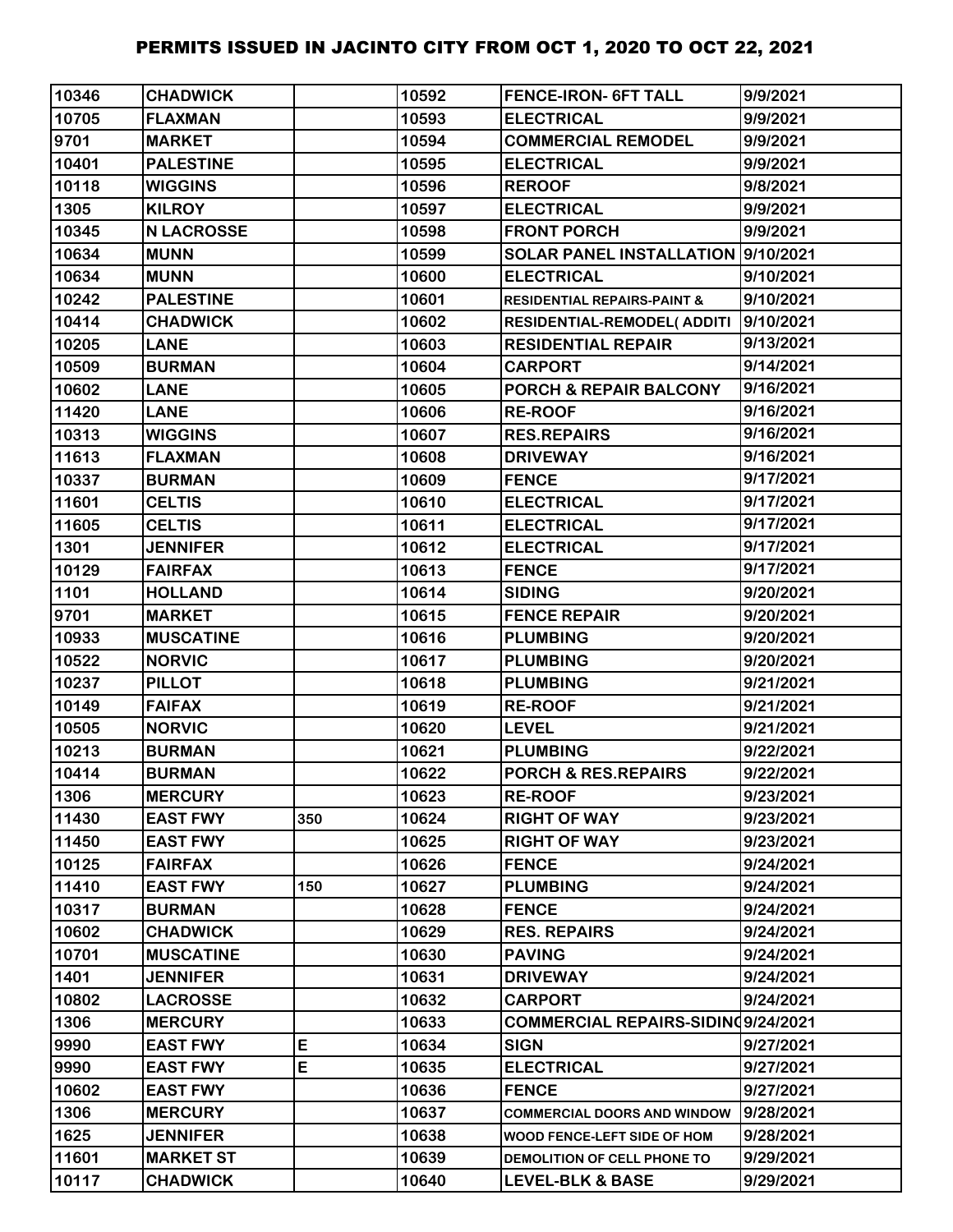| 10725 | <b>NORVIC</b>     |             | 10641 | <b>LEVEL-BLK &amp; BASE</b>               | 9/30/2021  |
|-------|-------------------|-------------|-------|-------------------------------------------|------------|
| 11015 | <b>MARKET</b>     | B           | 10642 | <b>COMMERCIAL (DOORS)</b>                 | 10/4/2021  |
| 1705  | <b>SERPENTINE</b> |             | 10643 | <b>PLUMBING</b>                           | 10/4/2021  |
| 10138 | <b>NORVIC</b>     |             | 10644 | <b>RESIDENTIAL REPAIRS</b>                | 10/4/2021  |
| 10530 | <b>MUNN</b>       |             | 10645 | <b>RESIDENTIAL RE-ROOF</b>                | 10/4/2021  |
| 10333 | <b>PILLOT</b>     |             | 10646 | PAVING-F.PORCH CEMENT REP.                | 10/4/2021  |
| 10410 | <b>PALESTINE</b>  |             | 10647 | <b>RAISE ROOF PITCH &amp; RES.REPAIRS</b> | 10/4/2021  |
| 10321 | <b>CHADWICK</b>   |             | 10648 | <b>RE-ROOF</b>                            | 10/5/2021  |
| 10522 | <b>NORVIC</b>     |             | 10649 | <b>RES.REP (Boiler Closet)</b>            | 10/5/2021  |
| 10410 | <b>PALESTINE</b>  |             | 10650 | <b>ELECTRICAL</b>                         | 10/5/2021  |
| 10213 | <b>BURMAN</b>     |             | 10651 | <b>PLUMBING</b>                           | 10/6/2021  |
| 9990  | <b>EAST FWY</b>   | B           | 10652 | <b>COMMERCIAL REMODEL</b>                 | 10/6/2021  |
| 10422 | S OSWEGO          |             | 10653 | <b>RESIDENTIAL REPAIRS</b>                | 10/6/2021  |
| 10610 | <b>BURMAN</b>     |             | 10654 | <b>MECHANICAL</b>                         | 10/6/2021  |
| 10906 | <b>MUSCATINE</b>  |             | 10655 | <b>WOOD FENCE</b>                         | 10/7/2021  |
| 10342 | <b>NORVIC</b>     |             | 10656 | <b>RESIDENTIAL ADDITION</b>               | 10/7/2021  |
| 10609 | <b>LANE</b>       |             | 10657 | <b>RESIDENTIAL REPAIRS</b>                | 10/7/2021  |
| 9990  | <b>EAST FWY</b>   | B           | 10658 | <b>PLUMBING</b>                           | 10/7/2021  |
| 9990  | <b>EAST FWY</b>   | $\mathsf B$ | 10659 | <b>ELECTRICAL</b>                         | 10/7/2021  |
| 9990  | <b>EAST FWY</b>   | B           | 10660 | <b>MECHANICAL</b>                         | 10/8/2021  |
| 10609 | <b>LANE</b>       |             | 10661 | <b>PLUMBING</b>                           | 10/8/2021  |
| 1737  | <b>CHESTON</b>    |             | 10662 | <b>PLUMBING</b>                           | 10/8/2021  |
| 10606 | <b>PILLOT</b>     |             | 10663 | <b>BACK PORCH</b>                         | 10/8/2021  |
| 1513  | <b>SHERYL</b>     |             | 10664 | <b>RESIDENTIAL REPIRS</b>                 | 10/8/2021  |
| 10150 | <b>PILLOT</b>     |             | 10665 | <b>RESIDENTIAL REPAIR</b>                 | 10/11/2021 |
| 10150 | <b>PILLOT</b>     |             | 10666 | <b>ELECTRICAL</b>                         | 10/11/2021 |
| 10138 | <b>FLAXMAN</b>    |             | 10667 | <b>SOLAR PANELS</b>                       | 10/11/2021 |
| 10138 | <b>FLAXMAN</b>    |             | 10668 | <b>ELECTRICAL</b>                         | 10/11/2021 |
| 10913 | <b>OSWEGO</b>     |             | 10669 | <b>RESIDENTIAL RE-ROOF</b>                | 10/11/2021 |
| 10314 | <b>EAST FWY</b>   | B           | 10670 | <b>ELECTRICAL</b>                         | 10/12/2021 |
| 10337 | <b>PILLOT</b>     |             | 10671 | <b>ELECTRICAL</b>                         | 10/13/2021 |
| 10921 | <b>WIGGINS</b>    |             | 10672 | <b>DEMOLITION</b>                         | 10/13/2021 |
| 10921 | <b>WIGGINS</b>    |             | 10673 | <b>NEW RESIDENTIAL HOME</b>               | 10/13/2021 |
| 10230 | <b>EAST FWY</b>   | 2/3         | 10674 | <b>R.O.W(INSTALL SM</b>                   | 10/14/2021 |
| 10502 | <b>PILLOT</b>     |             | 10675 | <b>REPLACE SIDING</b>                     | 10/14/2021 |
| 10909 | <b>MUSCATINE</b>  |             | 10676 | <b>RESIDENTIAL REPAIR</b>                 | 10/14/2021 |
| 10610 | <b>BURMAN</b>     |             | 10677 | <b>ELECTRICAL</b>                         | 10/14/2021 |
| 11410 | <b>EAST FWY</b>   | 150         | 10678 | <b>FIRE PROTECTION</b>                    | 10/15/2021 |
| 10529 | <b>LACROSSE</b>   |             | 10679 | <b>REROOF</b>                             | 10/15/2021 |
| 4202  | <b>FIDELITY</b>   |             | 10680 | <b>SIGN</b>                               | 10/15/2021 |
| 4202  | <b>FIDELITY</b>   |             | 10681 | <b>ELECTRICAL</b>                         | 10/15/2021 |
| 11117 | <b>MARKET</b>     |             | 10682 | <b>FENCE</b>                              | 10/15/2021 |
| 10134 | <b>PALESTINE</b>  |             | 10683 | <b>PLUMBING</b>                           | 10/18/2021 |
| 9990  | <b>EAST FWY</b>   | B           | 10684 | <b>PLUMBING</b>                           | 10/18/2021 |
| 10433 | <b>PALESTINE</b>  |             | 10685 | <b>RE-ROOF ONLY</b>                       | 10/19/2021 |
| 10433 | <b>PALESTINE</b>  |             | 10686 | <b>DRIVEWAY-HAS DIP-GUTTER</b>            | 10/19/2021 |
| 10525 | <b>BURMAN</b>     |             | 10687 | <b>PLUMBING</b>                           | 10/19/2021 |
| 10214 | <b>PALESTINE</b>  |             | 10688 | <b>LEVEL-SLAB</b>                         | 10/19/2021 |
| 10606 | <b>CHADWICK</b>   |             | 10689 | <b>ACCESSORY BUILDING</b>                 | 10/19/2021 |